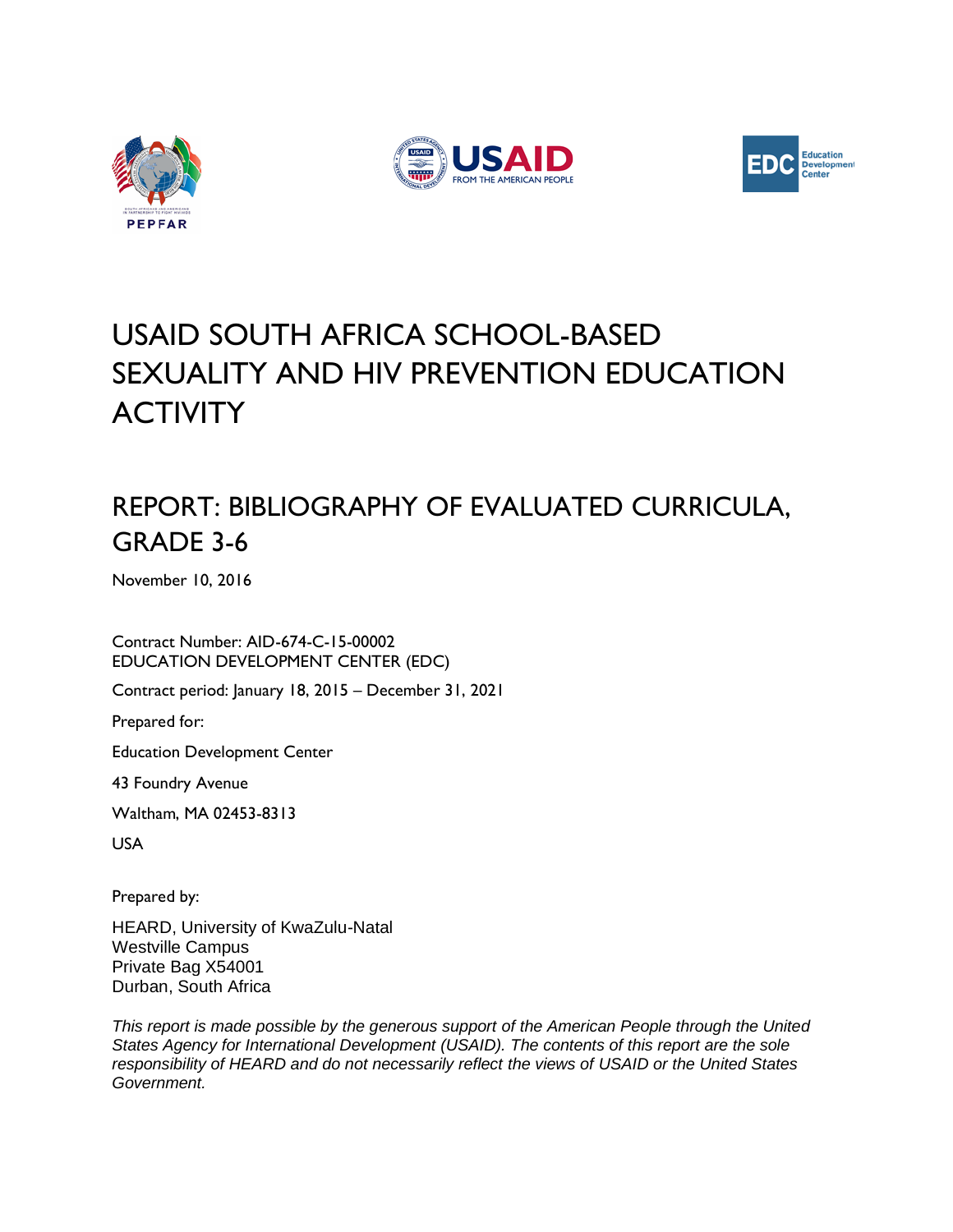



Date: 28 October 2016

# **Bibliography of Evaluated Curricula for Grade 3-6**

# **Final Report submitted to the Education Development Centre**

**Authors: TL Crankshaw, C. Lester, K Govender, G George, N Poku**

HEALTH ECONOMICS AND HIV AND AIDS RESEARCH DIVISION

Working to advance health equity in Africa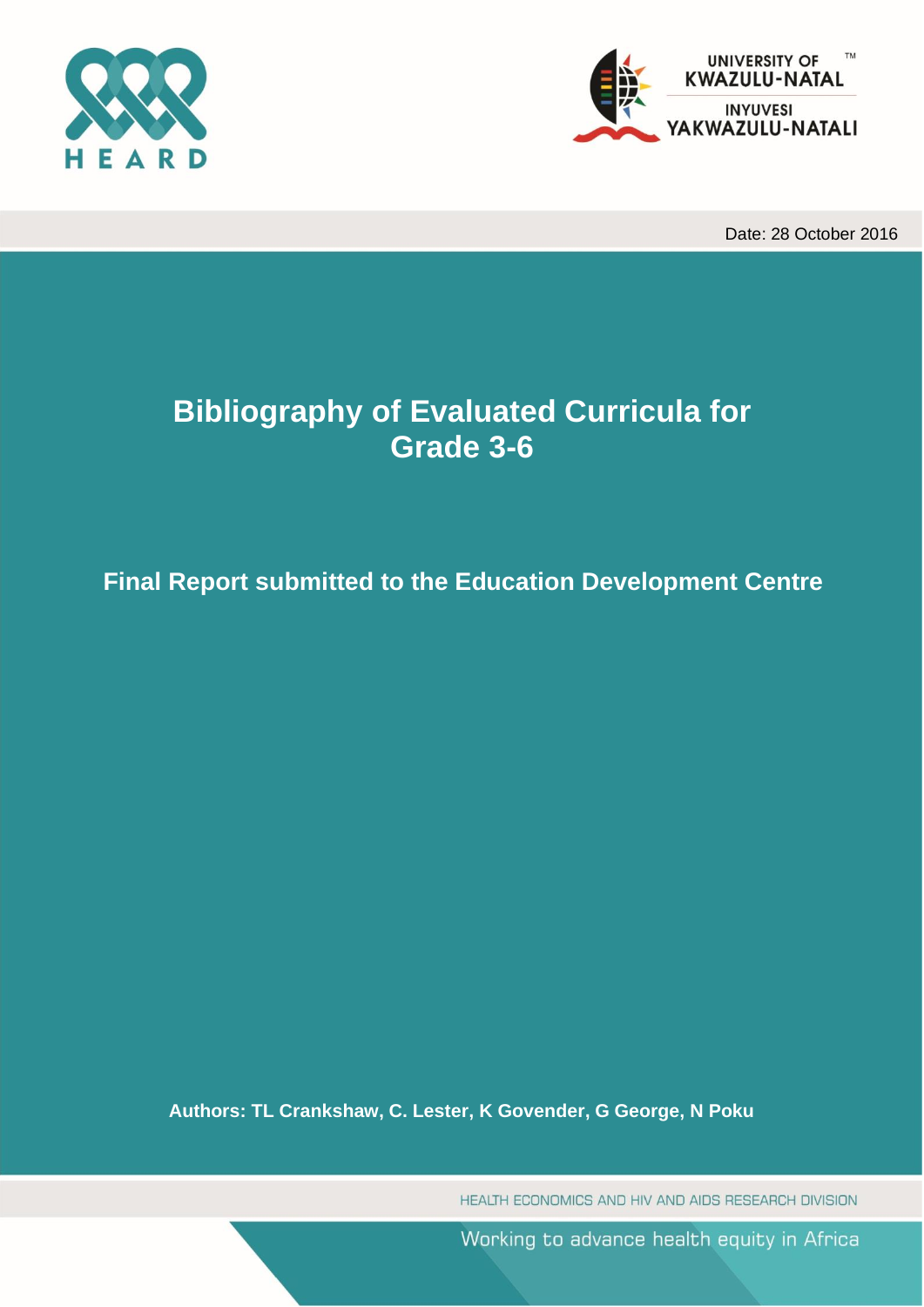This report refers to the following HEARD inception report: Improve the Quality of Learner-Teacher Support Materials (LTSM) on Sexuality Education, dated 26 October 2015. The output relates to Objective 2 in the overall project scope of work: "*Strengthened DBE's capacity to provide education and training for teachers to teach sexuality and HIV education lessons in the classroom and improve life skills programme*"; Task 2.1.

By the Health Economics and HIV and AIDS Research Division (HEARD), University of KwaZulu-Natal. All rights reserved.

> Published in South Africa by HEARD, University of KwaZulu-Natal.

Extracts from this report may be freely reproduced for non-profit purposes, with acknowledgment to the authors.

This research report was made possible with funding from USAID/Southern Africa, Cooperative Agreement AID-674- C-15- 00002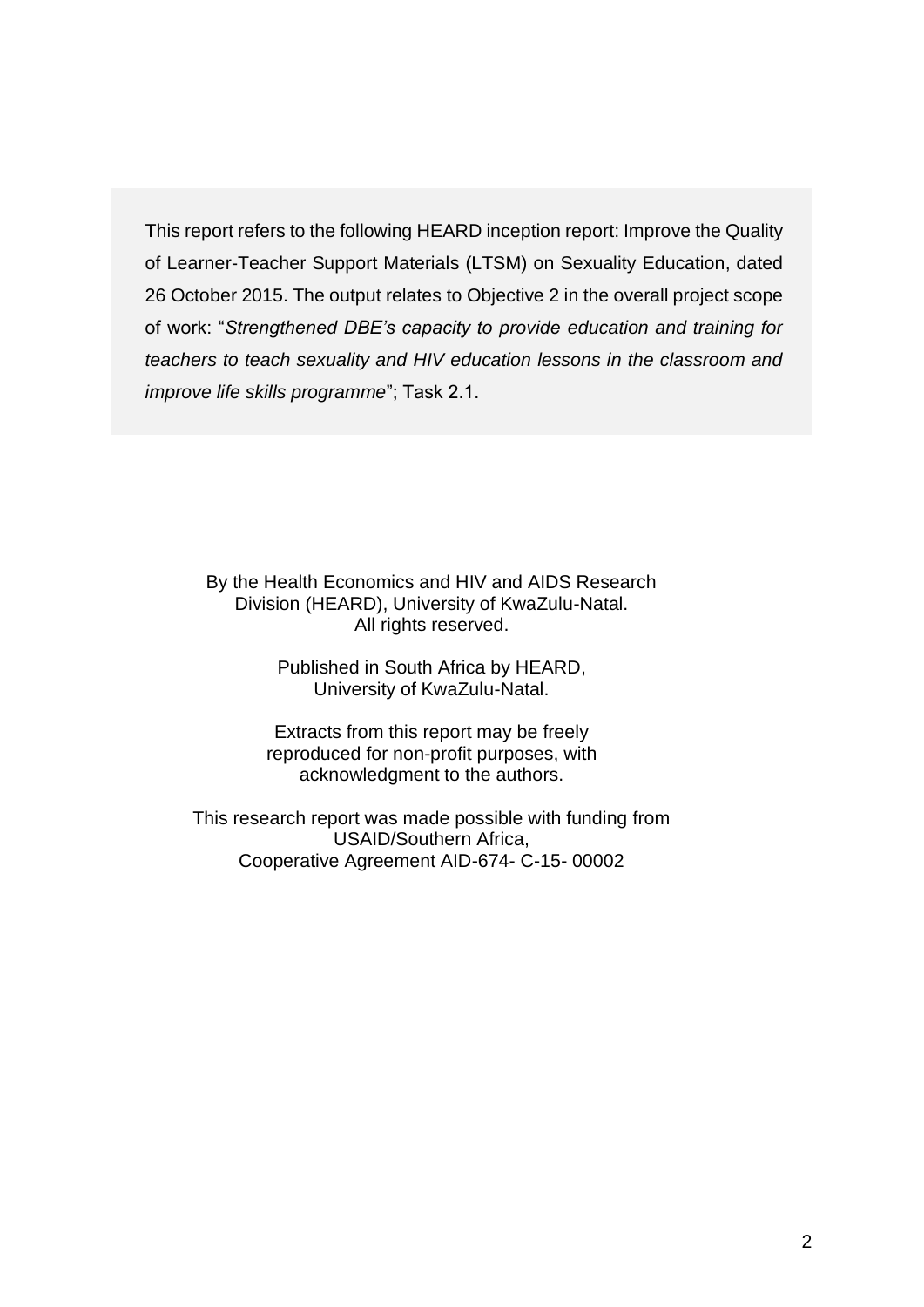### **Table of Contents**

| Transforming Education for Girls in Nigeria and Tanzania (TEGINT)     |
|-----------------------------------------------------------------------|
|                                                                       |
| Kenya Adolescent Reproductive Health Project (KARHP) (Tuko Pamoja) 10 |
|                                                                       |
|                                                                       |
|                                                                       |
|                                                                       |
|                                                                       |
|                                                                       |
|                                                                       |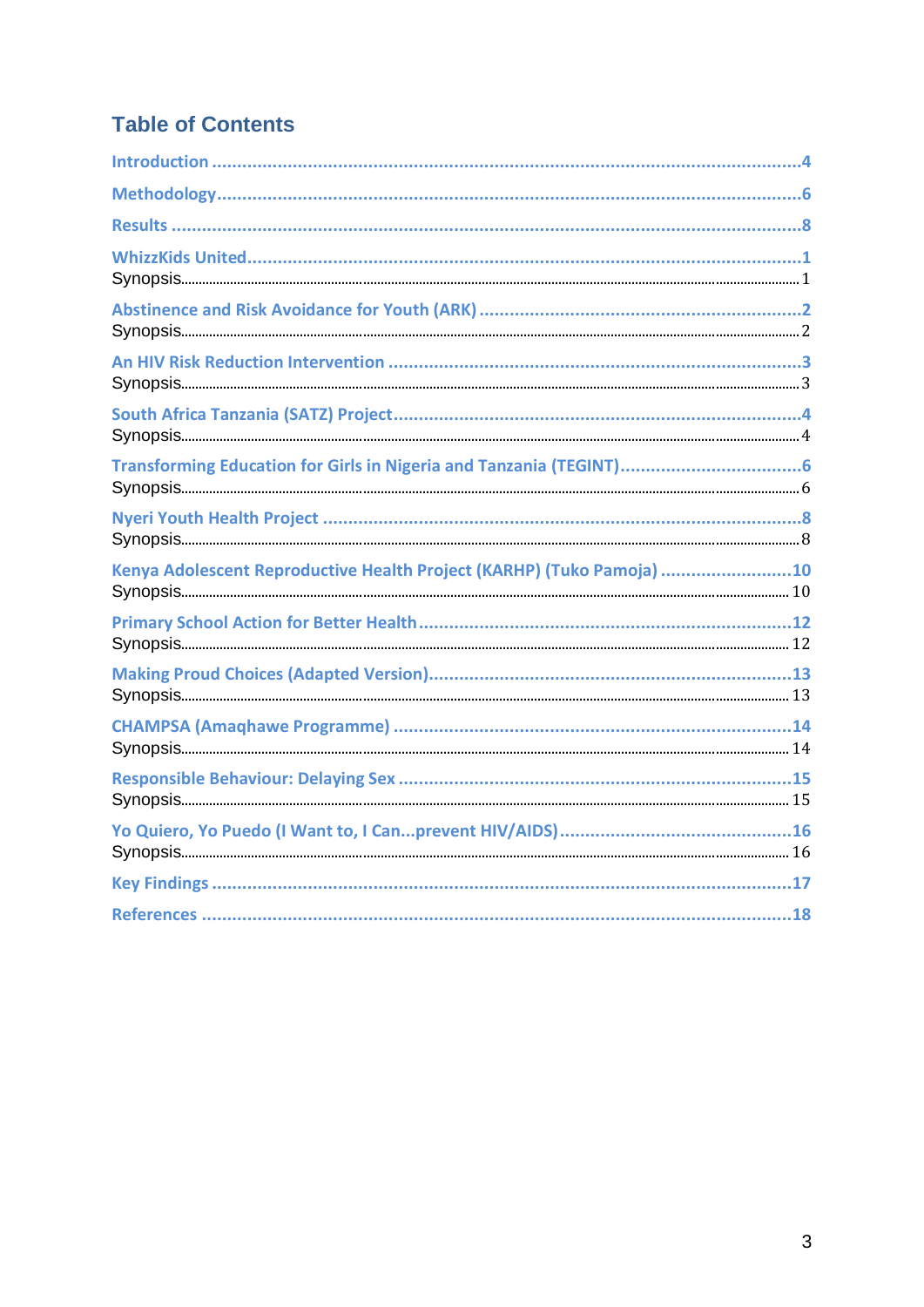### <span id="page-4-0"></span>**Introduction**

Comprehensive Sexuality Education (CSE) is a key strategy for reducing the risk of STIs, including HIV, and for preventing unintended pregnancies in young people (UNESCO, 2009, 2014; UNFPA, 2014; WHO, 2011). When properly designed and implemented, CSE can equip young people with the necessary knowledge and skills to make informed decisions regarding sexual practices, contraception and building healthy relationships (Haberland & Rogow, 2015; Kirby, Coyle, Alton, Rolleri, & Robin, 2011; Kirby, Laris, & Rolleri, 2005; UNESCO, 2009). Schools are a vitally important site for delivery of sexuality education, with strong evidence that curriculum-based, adult-led sexuality education can be effective in reducing reported risky sexual behaviour (Mavedzenge, Luecke, & Ross, 2014).

In South Africa, the Department of Basic Education (DBE), in partnership with the Department of Health, has incorporated CSE in two key areas; in the HIV and AIDS life skills education programme and within learner health services, via the Integrated School Health Programme (ISHP). The Life Skills Education Programme is implemented through the Life Orientation Learning area in schools across all learner grades. The programme aims to increase learner knowledge and skills in negotiating sexual relationships in order to reduce risk of HIV infection. The ISHP aims to provide school health care for learners through a comprehensive package of sexual and reproductive health (SRH) services including provision of contraception and HIV counselling and testing.

As one of a number of activities commissioned by the DBE to support the development of the 2012-2016 Integrated Strategy on HIV, STIs, and TB, a comparative review of the South Africa Curriculum Assessment Policy Statements (CAPS) was conducted using the International Technical Guidelines on Sexuality Education (ITGSE) as the gold standard (Kirby, 2011). As a direct result of this review, it was recommended that scripted lesson plans (SLPs) be designed and developed for educator use in order to support educator teaching of content specifically related to CSE and HIV prevention in CAPS. Scripted lesson plans are an evidence-based teaching method that provide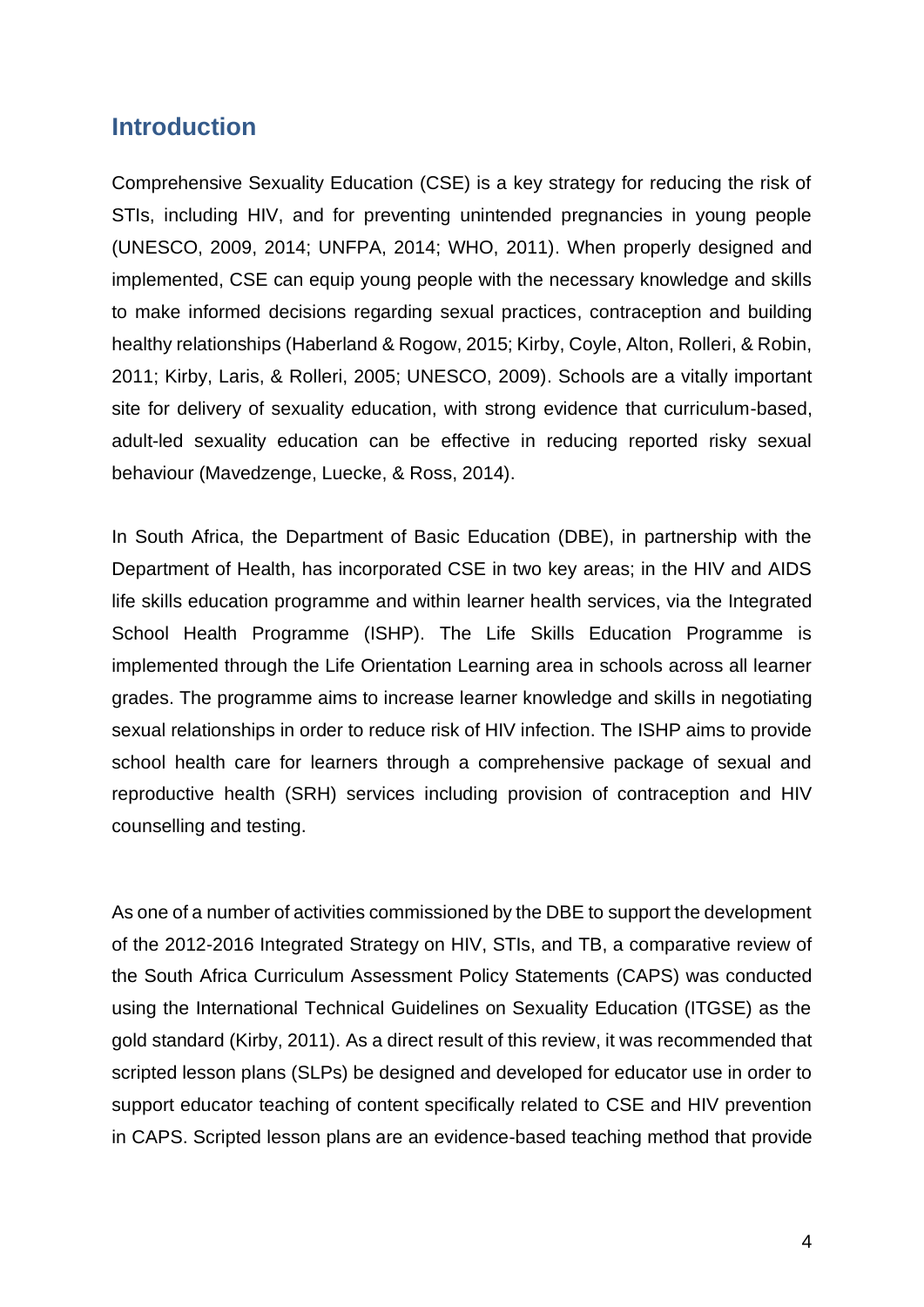explicit and systematic instruction for educators in the classroom (Adams & Engelmann, 1996; Hattie, 2009).

The South Africa School-Based Sexuality and HIV Prevention Education Activity is a PEPFAR-Funded USAID Activity aimed at reducing new HIV infections in students and teachers by assisting the Department of Basic Education (DBE) to implement high quality, evidence-informed sexuality and HIV prevention education programmes. The project's activities are specifically designed to strengthen, link and consolidate South African Government (SAG) efforts to link education sector initiatives and health sector initiatives that share a common purpose: a reduction in the incidence of new HIV and TB infections among young people and improved linkages to HIV care and SRH services for learners. One of the core activities, designed to support educators in the effective delivery of comprehensive sexuality education in the classroom context, is the development of a package of SLPs for Grades 4-6, 7-9 and 10-12. These SLPs will include comprehensive lessons and activities, as well as assessment tasks, to guide educators to teach against the LO Annual Teaching Plans. The topics included in the SLPs are guided by and mapped onto the existing South African CAPS curriculum. The Education Development Centre (EDC) is working with the Department of Basic Education in leading the development of the scripted lesson plans for Grades 3-6 and 10-12. The Health Economics and HIV and AIDS Research Divisions (HEARD), Society for Family Health and MOTT McDonald are providing technical support to EDC SLP development and implementation, as well as other complementary, supporting activities.

This report provides a descriptive bibliography of evaluated CSE interventions targeting learners aged 8-12 and implemented in subSaharan Africa and globally. The report provides a summary table (Table 1) of all the interventions included in the review, as well as a more detailed description of each intervention and related evaluation findings, identification of targeted risk and protective factors, and behaviours and, lastly, the curriculum underlying each intervention.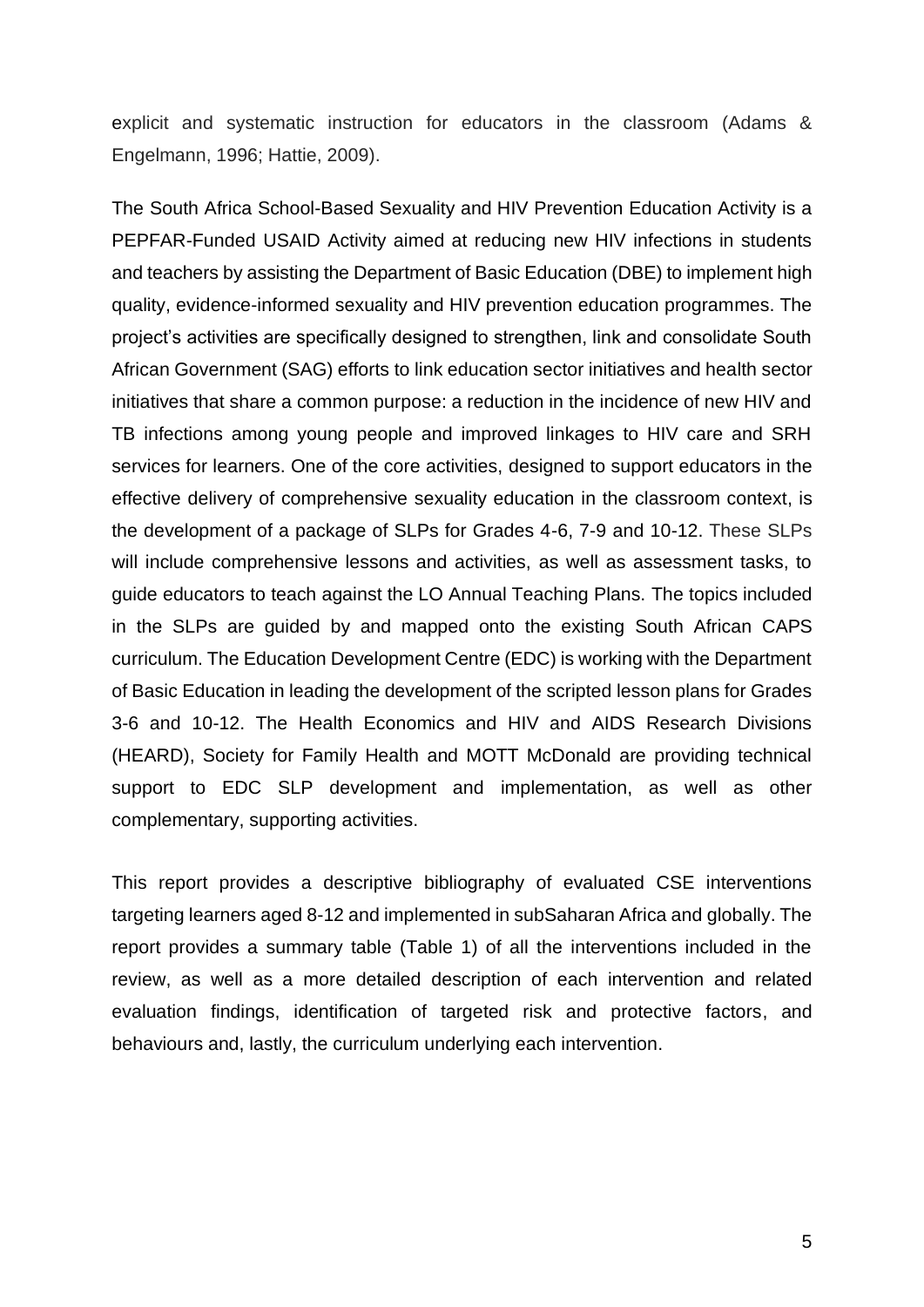### <span id="page-6-0"></span>**Methodology**

A comprehensive rapid review was undertaken to identify evaluated curricula to inform the EDC-led development of scripted lesson plans for comprehensive sexuality education for Grades 3-6, learner ages 8-12. Prior to performing the rapid review, a review protocol was developed in order to determine the search strategy and study eligibility criteria. Our search strategy involved the following methods: First, electronic bibliographic databases, including *PubMed, EBSCOHost, ScienceDirect, Google (for grey literature)* and *Google Scholar,* were searched using a combination of terms for comprehensive sex education.

Search terms included: "School-based sex education"; "school-based HIV prevention"; "school-based comprehensive sexuality interventions" "sexual risk reduction" AND school; "HIV prevention" AND school; Comprehensive Sexuality Education OR CSE; Sexuality education.

We also searched the table of contents of *Sex Education, AIDS Education and Prevention, AIDS Care,* and *AIDS and Behaviour* for relevant citations. Finally we searched the reference list of six recent systematic reviews<sup>1</sup> related to HIV prevention interventions and sexuality education interventions for additional eligible studies.

Date parameters for the search were limited to 1 January 2005-15 July 2015. Due to the paucity of evaluated curricula for the Grade 3-6 age group, we expanded our search to include evaluated interventions from January 2000 – July 2015 (for subSaharan Africa only).

<sup>&</sup>lt;sup>1</sup> Included were: Fonner, V. A., K. S. Armstrong, C. E. Kennedy, K. R. O'Reilly and M. D. Sweat (2014). "School Based Sex Education and HIV Prevention in Low- and Middle-Income Countries: A Systematic Review and Meta-Analysis." PloS ONE 9(3): 1-18; Gottschalk, L. B. and N. Ortayli (2014). "Interventions to improve adolescents' contraceptive behaviors in low- and middle-income countries: a review of the evidence base." Contraception 90(3): 211-225; Harrison, A., M. Newell, J. Imrie and G. Hoddinott (2010). "HIV prevention for South African youth: which interventions work? A systematic review of current evidence." BMC Public Health 10(102): 1-12; Maticka-Tyndale, E. and J. P. Barnett (2010). "Peer-led interventions to reduce HIV risk of youth: A review." Evaluation and Program Planning 33(2): 98-112; Mavedzenge, S. N., E. Luecke and D. A. Ross (2014). "Effective approaches for programming to reduce adolescent vulnerability to HIV infection, HIV risk, and HIV-related morbidity and mortality: a systematic review of systematic reviews." J Acquir Immune Defic Syndr 66 Suppl 2: S154-169; Paul-Ebhohimhen, V. A., A. Poobalan and E. R. van Teijlingen (2008). "A systematic review of school-based sexual health interventions to prevent STI/HIV in sub-Saharan Africa." BMC Public Health 8: 4-4.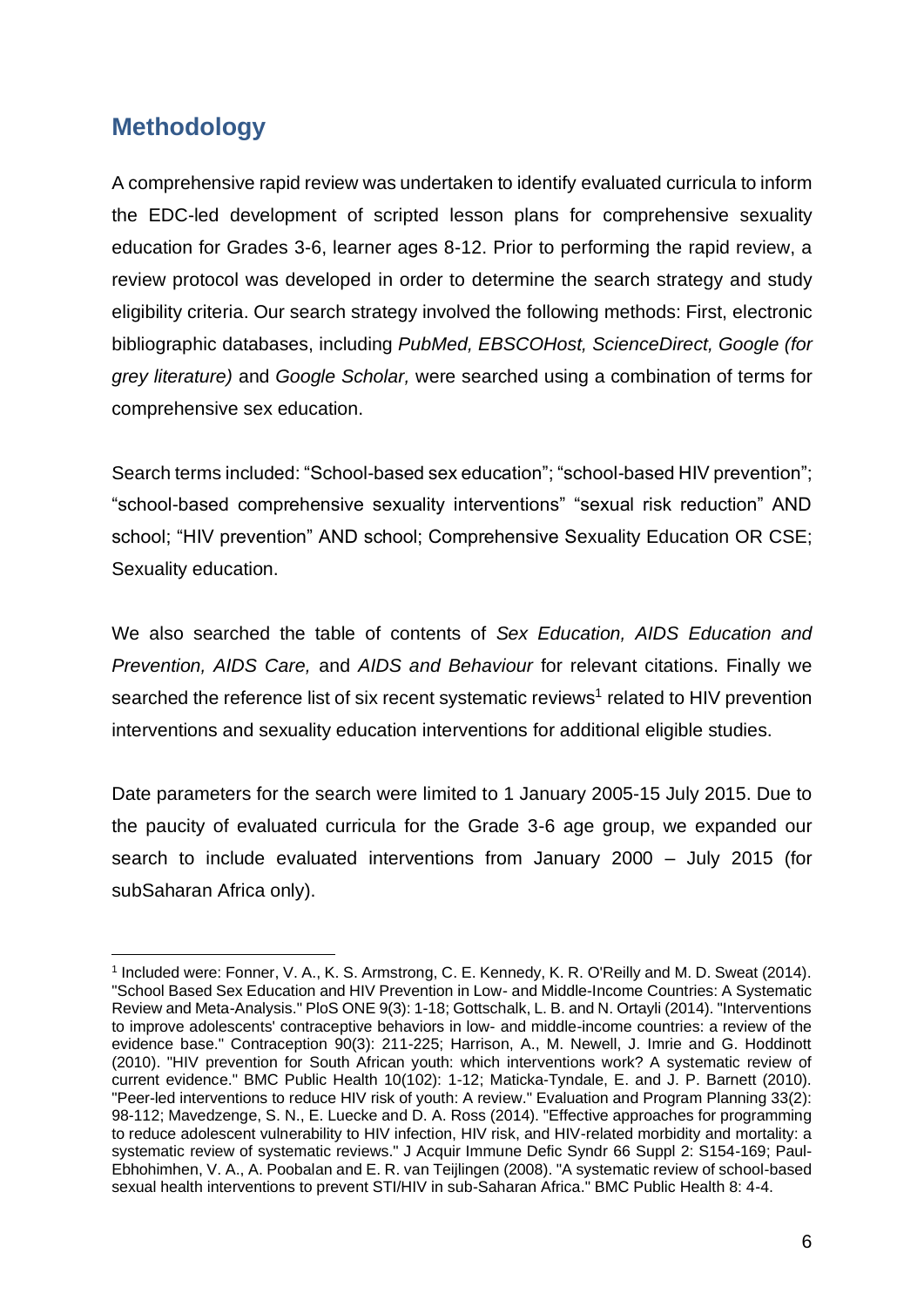Search results were placed into a sorting template which two researchers independently reviewed, including/excluding studies based on the eligibility criteria. Once this was complete, both researchers met to compare their respective revised search findings before producing the final list. Only articles in English were obtained.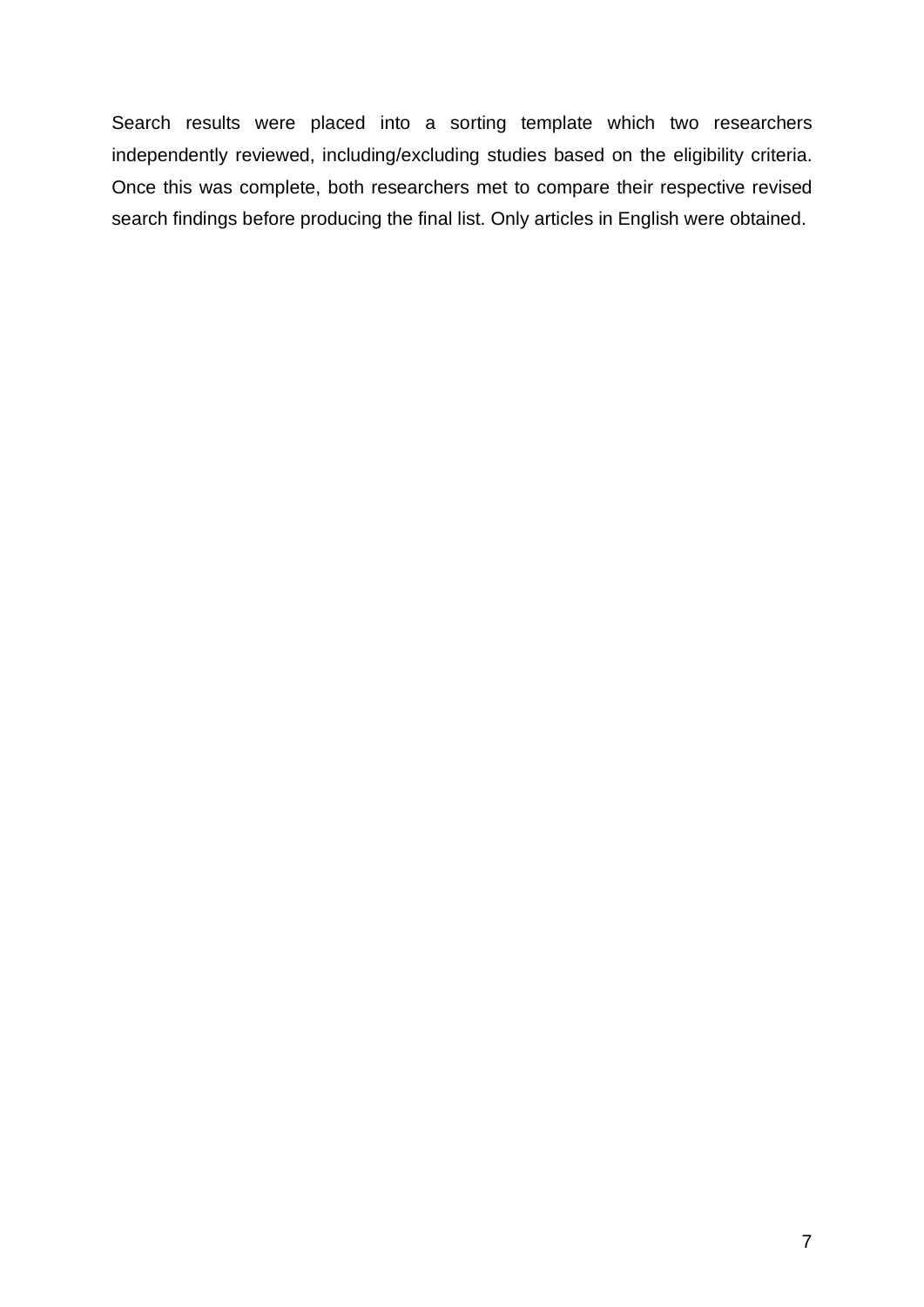# <span id="page-8-0"></span>**Results**

The following section provides a summary description of interventions showing some evidence of effect. Links to the curriculum (if available) are also provided as well as a summary of each intervention's targeted risk and protective factors and behaviours.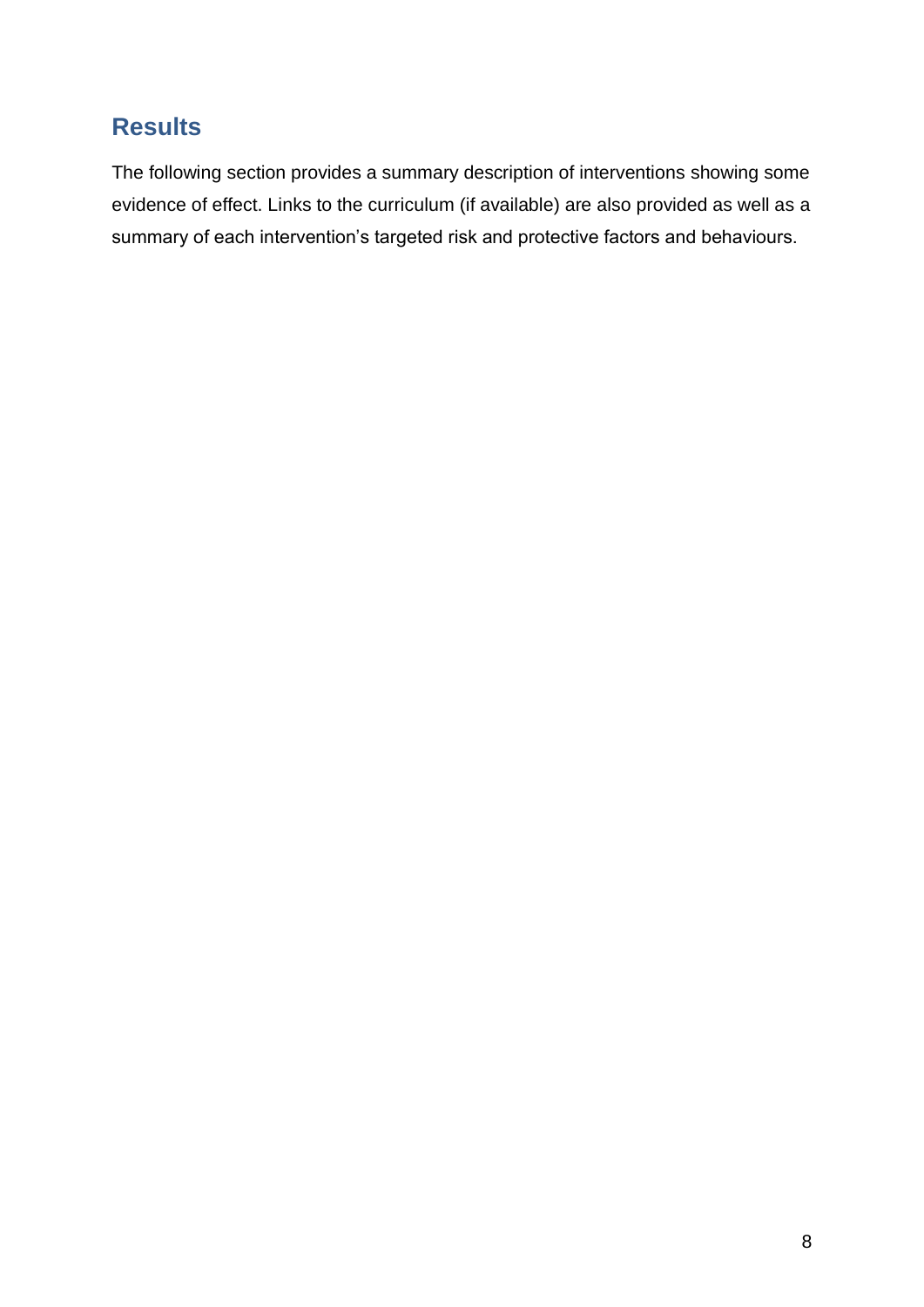| TABLE 1: COMPOSITE TABLE OF EFFECTIVE EVALUATED PROGRAMMES IN SOUTH AFRICA, SUB-SAHARAN AFRICA AND<br><b>INTERNATIONALLY</b> | Evaluation results**           |                                                                       |                                                                                                                                                                             |                                      |                                                        |                        |
|------------------------------------------------------------------------------------------------------------------------------|--------------------------------|-----------------------------------------------------------------------|-----------------------------------------------------------------------------------------------------------------------------------------------------------------------------|--------------------------------------|--------------------------------------------------------|------------------------|
| Area                                                                                                                         | Author                         | Name of programme                                                     | Evaluation design*                                                                                                                                                          | Risk and<br>protective<br>factors*** | Changes<br>sexual<br>behaviours<br>(self-<br>reported) | Biological<br>outcomes |
| <b>SOUTH AFRICA</b>                                                                                                          | Balfour et al, 2013            | <b>WhizzKids United</b>                                               | Quasi-experimental, N=972, post-test<br>only.                                                                                                                               | X                                    |                                                        |                        |
|                                                                                                                              | Hardre et al, 2012             | Abstinence and Risk Avoidance for Youth<br>(ARK)                      | Quasi-experimental, control, N=6 839                                                                                                                                        | $\mathsf{X}$                         |                                                        |                        |
|                                                                                                                              | Jemmott et al, 2010            | An HIV Risk Reduction Intervention                                    | Cluster RCT, pre-test, post-test, control,<br>$N=1.057$ learners                                                                                                            |                                      | $\overline{X}$                                         |                        |
| SUB-SAHARAN<br><b>AFRICA</b>                                                                                                 | Mathews et al, 2012            | South Africa Tanzania (SATZ) Project                                  | Cluster RCT, longitudinal follow up,<br>n=5352 Cape Town, n=4197 Dar es<br>Salaam, n=2 590 Mankweng                                                                         | $\overline{X}$                       | $X$ (in<br>Tanzania<br>only)                           |                        |
|                                                                                                                              | ActionAid, 2012                | Transforming Education for Girls in<br>Nigeria and Tanzania (TEGINT)  | Not specified                                                                                                                                                               | $X^{\wedge}$                         |                                                        |                        |
|                                                                                                                              | Erulkar al, 2004               | Nyeri Youth Health Project                                            | Quasi-experimental design, pre-test,<br>post-test, control, N=1 408(I)/ N=457(C)                                                                                            |                                      | $\overline{X}$                                         |                        |
|                                                                                                                              | Askew et al, 2004              | Kenya Adolescent Reproductive Health<br>Project (KARHP) (Tuko Pamoja) | Quasi-experimental design, pre-test,<br>post-test, control. Boys 10-14 (n=554),<br>boys 15-19 (n=397), girls 10-14<br>(n=1408), girls 15-19 (n=1163), parents<br>$(n=1192)$ |                                      |                                                        |                        |
|                                                                                                                              | Maticka-Tyndale et al,<br>2014 | Primary School Action for Better Health                               | Quasi experimental design, pre-test<br>post-test, repeated cross-sectional,<br>$N = 26,461$                                                                                 | $\overline{X}$                       | $\overline{X}$                                         |                        |
|                                                                                                                              | Fiscian et al, 2009            | Making Proud Choices (Adapted Version)                                | Quasi-experimental design, pre-test post-<br>test. $N=61$                                                                                                                   | $\mathsf{X}$                         |                                                        |                        |
|                                                                                                                              | Enah et al, 2010               | Responsible Behaviour: Delaying Sex                                   | One-group pre-/posttest design N=60                                                                                                                                         | X                                    |                                                        |                        |
|                                                                                                                              | Bell et al, 2008               | <b>CHAMPSA</b>                                                        | RCT, pre-test post-test, control, N=245<br>intervention families rearing 281 children<br>and N=233 control families rearing 298<br>children                                 | $\overline{X}$                       |                                                        |                        |
| <b>INTERNATIONAL</b>                                                                                                         | Pick et al, 2007               | I Want to, I Canprevent HIV/AIDS                                      | Pre-test post-test, control, N=1,581.                                                                                                                                       | X                                    |                                                        |                        |

\* N=sample size at baseline intervention group only

\*\*programmes had to have made a positive impact on the outcome variable

\*\*\*Risk and protective factors (Knowledge, Self-efficacy and skills, Personal values, Attitudes towards behaviours, Perceptions of risk, Perception of peer norms/behavior, Communication with parents/other adults, Gender norms)

^ no p values available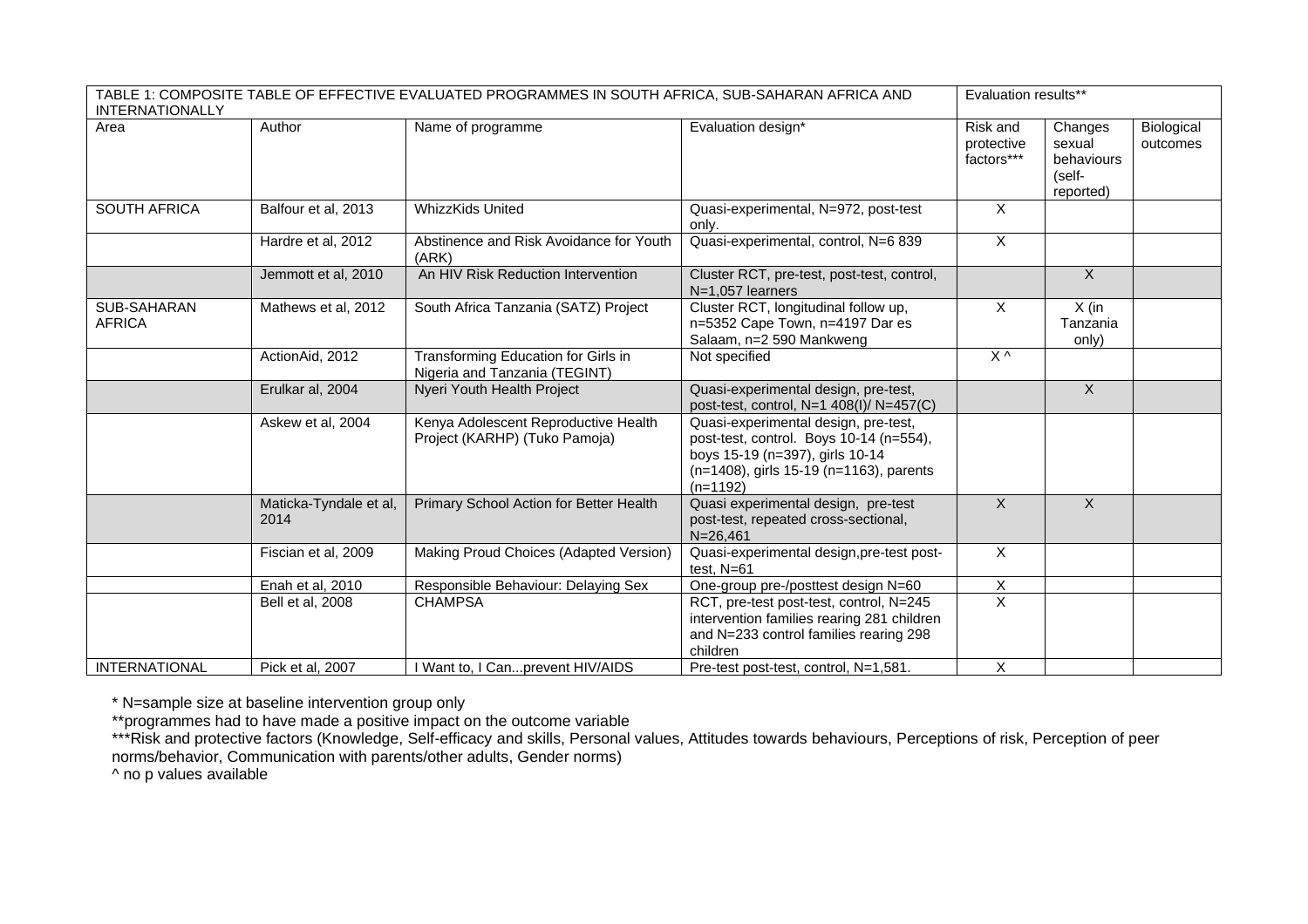### **WhizzKids United**

#### **Synopsis**

**Country:** South Africa

**Description:** HIV prevention educational soccer programme ("On The Ball") which operates in schools, delivered as a component of the LO curriculum for grades 5-7. A 12-week programme which seeks to foster self-efficacy to withstand peer pressure in sexual decision making. **Target population:** Learners Grades 5-8 in 10 schools (5 elementary and 5 secondary). Intervention arm: 3 elementary schools; control arm: 2 elementary schools.

**Methodology:** Quasi-experimental (N=972, n=148 boys, n=119 girls); post-test only. Compared learners who had received intervention and those who had not.

**Results:** Lowered HIV stigma, increased HIV knowledge, reduced likelihood of engaging in drug use (p<0.001)

**Reference:** *Balfour, L., Farrar, T., McGilvray, M., Wilson, D., Tasca, G. A., Spaans, J. N., .Cameron, W. D. (2013). HIV Prevention in Action on the Football Field: The Whizzkids United Program in South Africa. AIDS and Behavior, 17(6), 2045-2052.*

**Curriculum link(s):** Request sent to author, curriculum obtained and attached.

<span id="page-10-1"></span><span id="page-10-0"></span>

| <b>WhizzKids United</b>                                                                                             |                                                |                                                                                    |  |  |
|---------------------------------------------------------------------------------------------------------------------|------------------------------------------------|------------------------------------------------------------------------------------|--|--|
| Aim: To determine the 'value-add' of the HIV prevention programme as a component of the Life Orientation curriculum |                                                |                                                                                    |  |  |
| <b>Risk &amp; Protective Factors</b>                                                                                | <b>Target Behaviours</b>                       | <b>Outcomes</b>                                                                    |  |  |
| Knowledge<br>⋗                                                                                                      | HIV knowledge<br>⋗<br>AIDS-related stigma<br>⋗ | Increased HIV Knowledge (p<0.001)<br>⋗<br>Lower rates of HIV stigma (p<0.001)<br>⋗ |  |  |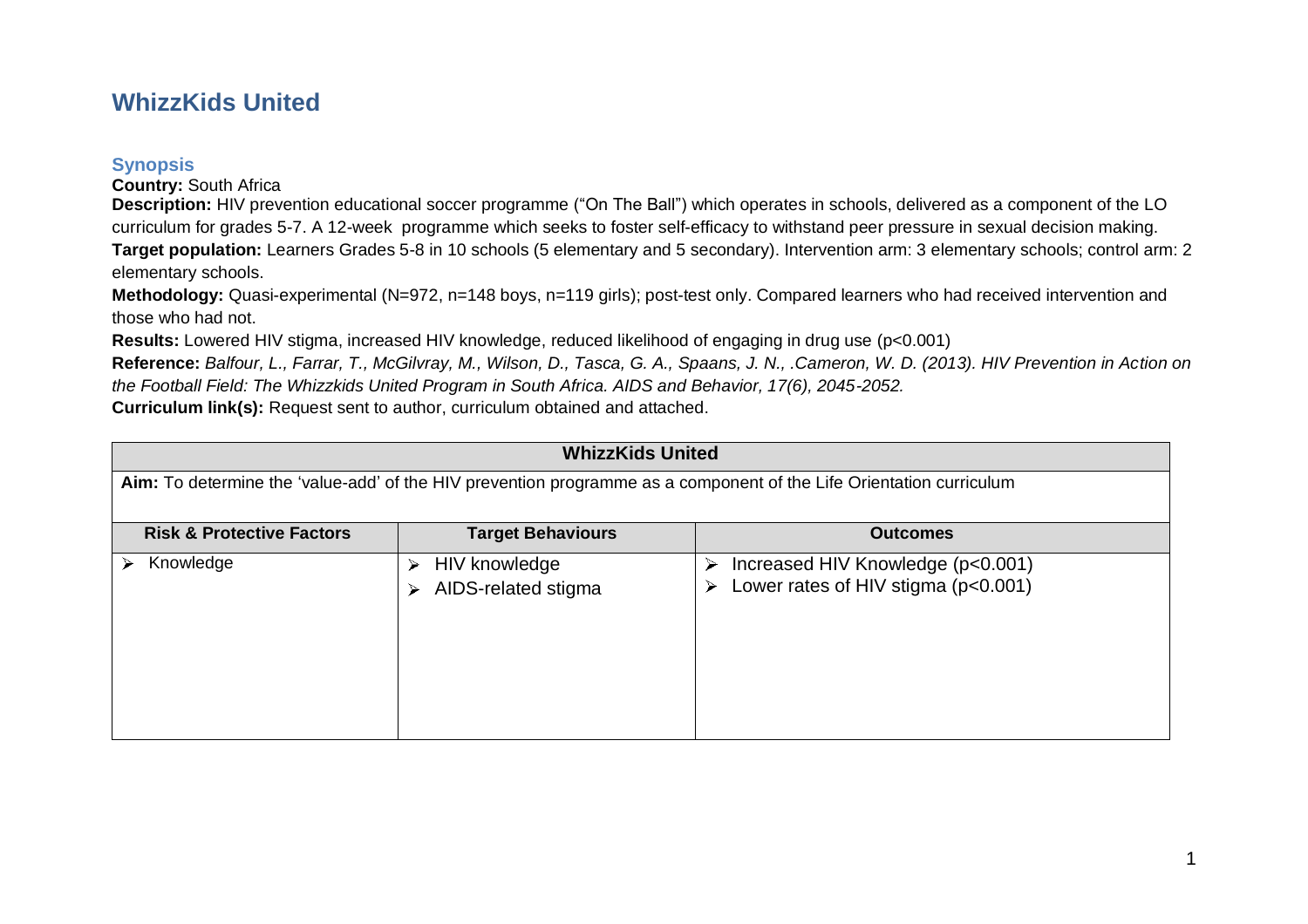# **Abstinence and Risk Avoidance for Youth (ARK)**

### **Synopsis**

**Country:** Kenya and Tanzania

**Description:** An integrated school and community-based reproductive health education programme aimed at reducing risk behaviours for HIV/AIDS.

**Target population:** Youth (10-15 years, 16-19 years, 20-24 years), parents, community leaders

**Methodology:** Quasi-experimental (N=6 839) with 2 intervention districts and one control each, in Kenya and Tanzania. Used quantitative and qualitative methods. The programme had been in place for 2 years at the time of data collection. Focus of evaluation was on motivational aspect of the programme.

**Results** Increased motivational effects, self-efficacy and intentions for choosing and sustaining choice over abstinence or monogamy were seen amongst youth.

**Reference:** *Hardre, P. L., Garcia, F., Apamo, P., Ndege, M., & Mutheu, L. (2012). Information, affect and action: motivating reduction of risk behaviors for HIV/AIDS in Kenya and Tanzania. Sex Education, 12(1).* 

**Curriculum link(s):** Author contacted. Reply received: referred to World Vision International to obtain copy of curriculum

<span id="page-11-1"></span><span id="page-11-0"></span>

| Abstinence and Risk Avoidance for Youth (ARK)                                                                                                                                                                                                                      |                          |                                                                                                                                                                                                                                                                                                                                                                                                          |  |  |
|--------------------------------------------------------------------------------------------------------------------------------------------------------------------------------------------------------------------------------------------------------------------|--------------------------|----------------------------------------------------------------------------------------------------------------------------------------------------------------------------------------------------------------------------------------------------------------------------------------------------------------------------------------------------------------------------------------------------------|--|--|
| Aim: To assess the motivational and perceptual components of the Abstinence and Risk Avoidance for Youth programme, focusing on<br>effectiveness across programme sites.                                                                                           |                          |                                                                                                                                                                                                                                                                                                                                                                                                          |  |  |
| <b>Risk &amp; Protective Factors</b>                                                                                                                                                                                                                               | <b>Target Behaviours</b> | <b>Outcomes</b>                                                                                                                                                                                                                                                                                                                                                                                          |  |  |
| Youth self-efficacy to maintain<br>⋗<br>decisions<br>Competence/strength of belief<br>⋗<br>to use knowledge<br>Future intentions to practice<br>➤<br>risk reduction strategies<br><b>Expectation of success</b><br>⋗<br>Communication about HIV and<br><b>AIDS</b> | Abstinence<br>Monogamy   | Increased motivation to avoid risk for HIV/AIDS<br>⋗<br>(p<0.001)<br>Increased parental perception of children's competence,<br>⋗<br>intentions to stay faithful/abstinent and ability to<br>communicate about their sexual choices<br>Increased community leader perception of children's<br>competence, intentions to stay faithful/abstinent and<br>ability to communicate about their sexual choices |  |  |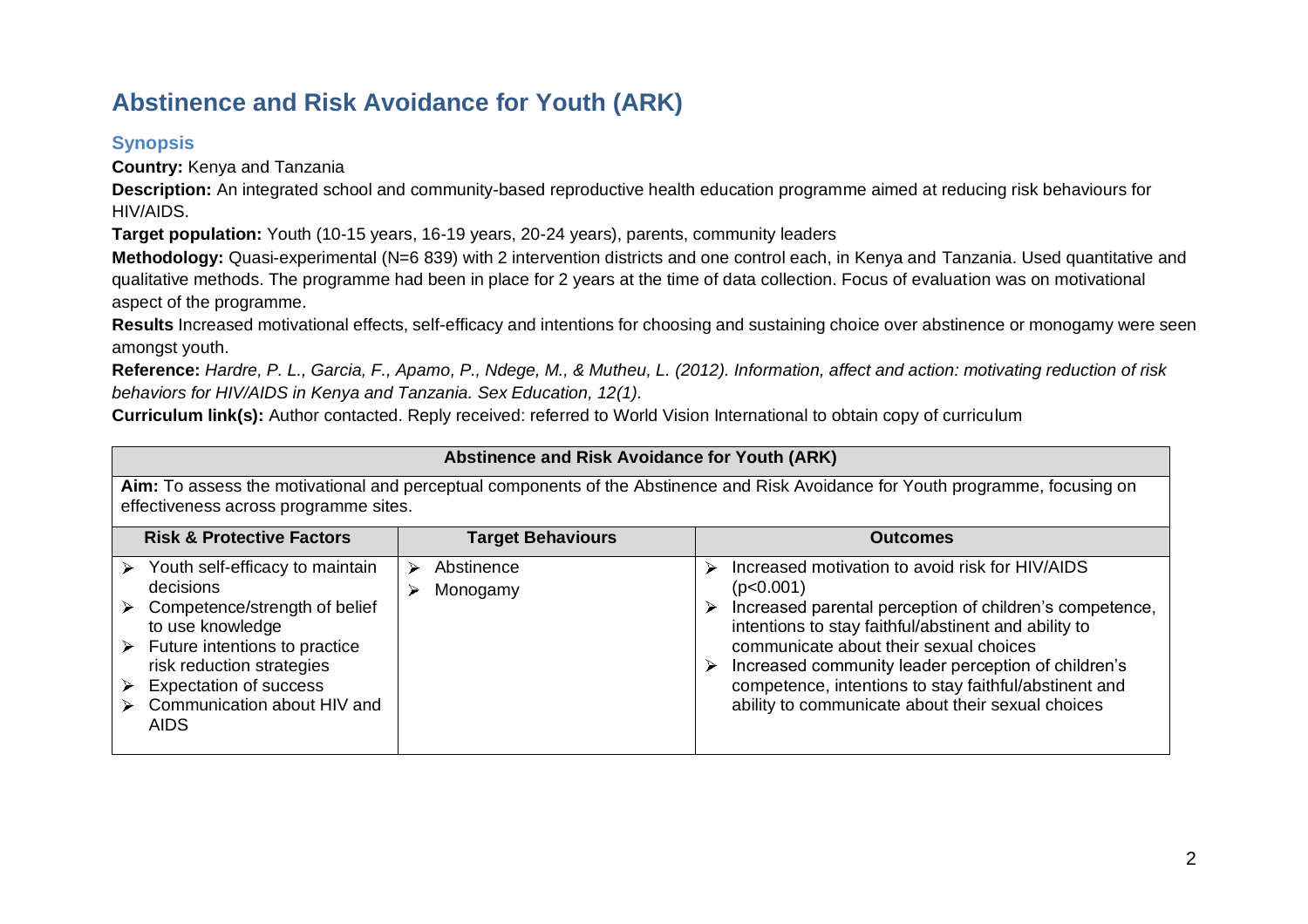## **An HIV Risk Reduction Intervention**

### **Synopsis**

**Country:** South Africa

**Description:** A 12 x 1-hour module HIV risk-reduction intervention was designed to increase HIV/STD knowledge, to enhance protective behavioural beliefs, as well as to increase skills and self-efficacy for negotiation of abstinence and condom use, and to use condoms. **Target population:** Grade 6 learners, aged 12-18 (mean age 12.4 years), urban and rural Eastern Cape.

**Methodology:** A cluster-randomised control trial, with assessments of self-reported sexual behaviour collected pre-intervention, and at 3, 6, and 12 months post-intervention (N=1,057 learners; 9 matched pairs of schools: 7 pairs were urban schools, 2 pairs were rural schools) **Results:** Intervention arm had lower rates of self-reported unprotected vaginal intercourse (2.22%I vs 4.4%C), vaginal intercourse (4.75%I vs 7.20%C), and multiple sexual partners (1.83%I vs 3.19%C) than control group; rates were averaged out over 3 follow-up periods (baseline, 3, 6 and 12 months). No effect on delay in sexual debut.

**Reference:** *Jemmott, J. B., Jemmott, L. S., O'Leary, A., Ngwane, Z., Icard, L. D., Bellamy, S. L., Makiwane, M. B. (2010). School-Based Randomized Controlled Trial of an HIV/STD Risk-Reduction Intervention for South African Adolescents. Archives of pediatrics & adolescent medicine, 164(10), 923-929.* 

**Curriculum link(s):** Request sent to author, awaiting response.

<span id="page-12-1"></span><span id="page-12-0"></span>

| <b>HIV Risk-Reduction Intervention</b>                                                                                                                                                           |                                                                                                                                                                                                                  |                                                                                                                                                                                                |  |  |  |
|--------------------------------------------------------------------------------------------------------------------------------------------------------------------------------------------------|------------------------------------------------------------------------------------------------------------------------------------------------------------------------------------------------------------------|------------------------------------------------------------------------------------------------------------------------------------------------------------------------------------------------|--|--|--|
| Aim: To test the efficacy of a school-based HIV/STD risk-reduction intervention for South African adolescents.                                                                                   |                                                                                                                                                                                                                  |                                                                                                                                                                                                |  |  |  |
| <b>Risk &amp; Protective Factors</b>                                                                                                                                                             | <b>Target Behaviours</b>                                                                                                                                                                                         | <b>Outcomes</b>                                                                                                                                                                                |  |  |  |
| HIV/STI risk reduction<br>⋗<br>knowledge<br>Behavioural beliefs that support<br>⋗<br>abstinence and condom use<br>Skills and self-efficacy to<br>➤<br>negotiate abstinence and self-<br>efficacy | Unprotected vaginal intercourse<br>⋗<br>in past 3 months (self-reported)<br>Vaginal intercourse in past 3<br>⋗<br>months<br>Anal intercourse in past 3<br>months<br>Multiple sexual partners in past 3<br>months | Lower self-reported unprotected vaginal<br>⋗<br>intercourse (OR=0.51)<br>Lower self-reported vaginal intercourse (OR=0.62)<br>➤<br>Lower self-reported multiple sexual partners<br>$(OR=0.50)$ |  |  |  |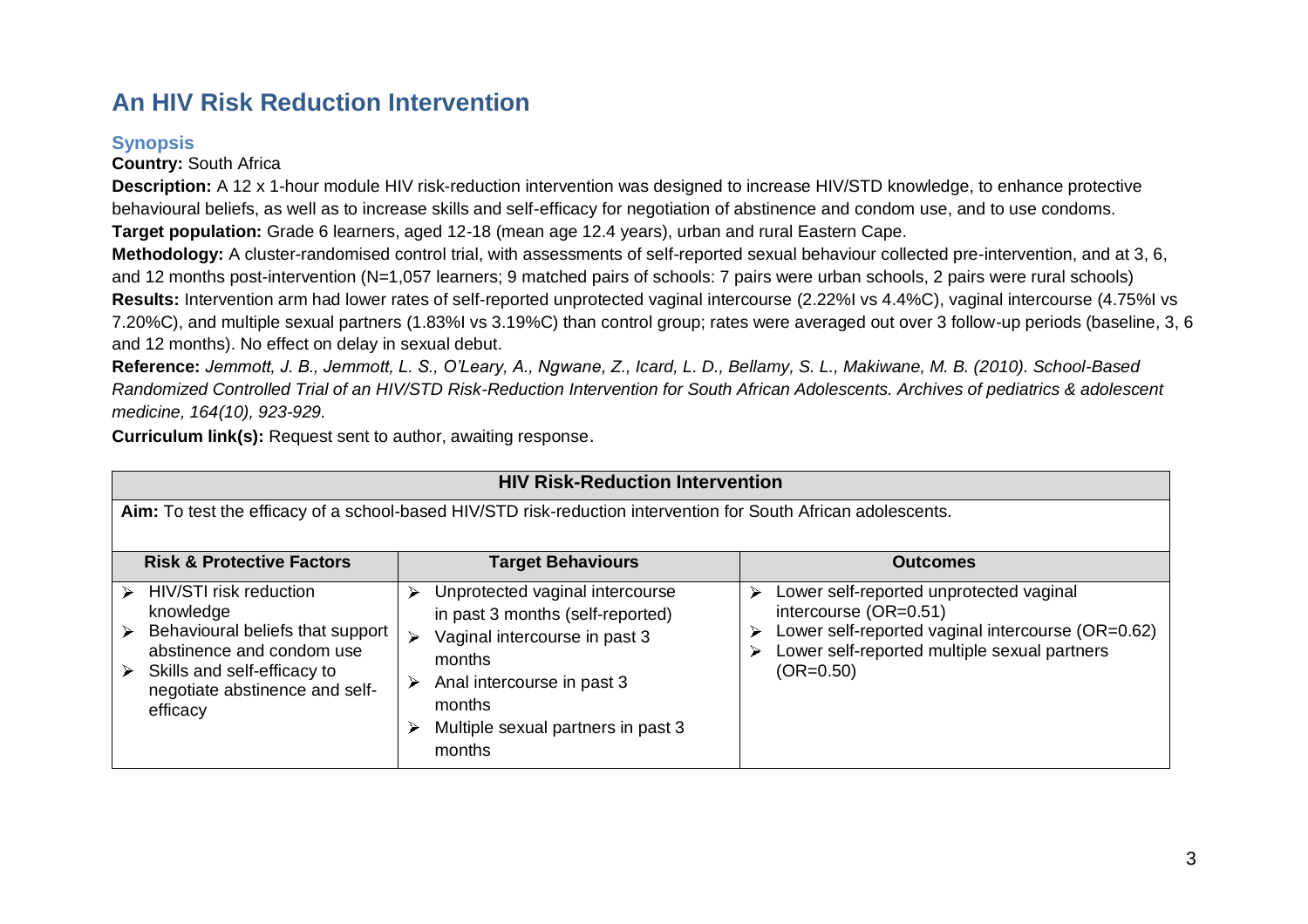# **South Africa Tanzania (SATZ) Project**

#### **Synopsis**

**Country:** South Africa, Tanzania

**Description:** Teacher-led curriculum-based intervention

**Target population:** School children aged 12-14 years

**Methodology:** A cluster randomised-controlled trial (n=5352 Cape Town, n=4197 Dar es Salaam, n=2 590 Mankweng). Thirty high schools each in Cape Town and Mankweng and 24 primary schools in Dar es Salaam. Students completed questionnaires at baseline, 6 months after baseline, and 12 months after baseline.

**Results:** In Dar es Salaam, learners were less likely to have their sexual debut during the study (OR 0.65). No intervention impact on sexual debut in Cape Town and Mankweng. Increased knowledge, positive attitudes towards condom use, improved social norms around condoms, improved condom use intentions, increased condom use self-efficacy, improved perceptions of access to condoms in Mankweng. Increased knowledge, increased positive attitudes towards condom use, improved perception of severity, improved perception of risk, improved social norms around sex and condom use, improved condom use intentions in Tanzania.

**Reference:** *Mathews, C., Aarø, L. E., Grimsrud, A., Flisher, A. J., Kaaya, S., Onya, H., Klepp, K. I. (2012). Effects of the SATZ teacher-led school HIV prevention programmes on adolescent sexual behaviour: cluster randomised controlled trials in three sub-Saharan African sites. International Health, 4(2), 111-122*

#### <span id="page-13-0"></span>**Curriculum link(s):**

<span id="page-13-1"></span>**TOC 1** SATZ Teacher's Manual Part 1:<http://prepare.b.uib.no/files/2010/05/Teachers-Manual-pt.-1-Limpopo.pdf> **TOC 2** SATZ Teacher's Manual Part 2:<http://prepare.b.uib.no/files/2010/05/Teachers-Manual-pt.-2-Limpopo.pdf> **TOC 3** SATZ Learners' Workbook:<http://prepare.b.uib.no/files/2010/05/Student-Workbook-Limpopo.pdf> **TOC 1** SATS Teacher's Manual:<http://prepare.b.uib.no/files/2010/05/Teachers-Manual-Dar-es-Salaam.pdf> **TOC 2** SATZ Learners' Manual:<http://prepare.b.uib.no/files/2010/05/Student-Workbook-Dar-es-Salaam.pdf>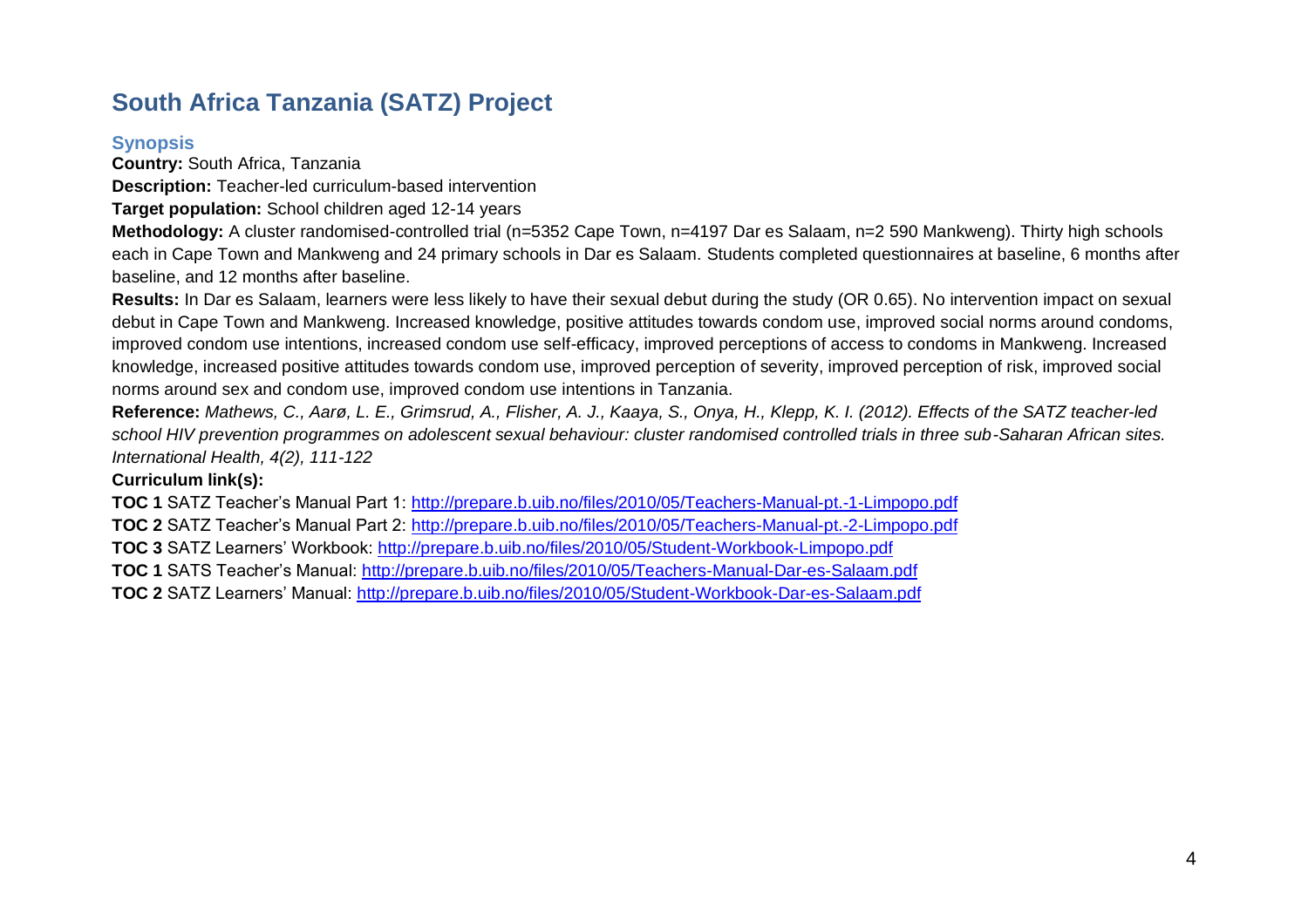| <b>SATZ</b>                                                                                                                                                                                                                                                                           |                                         |                                                                                                                                                                                                                                                                                                                                                                                                                                                                                                                                                                                                                                                                                                                   |  |  |  |
|---------------------------------------------------------------------------------------------------------------------------------------------------------------------------------------------------------------------------------------------------------------------------------------|-----------------------------------------|-------------------------------------------------------------------------------------------------------------------------------------------------------------------------------------------------------------------------------------------------------------------------------------------------------------------------------------------------------------------------------------------------------------------------------------------------------------------------------------------------------------------------------------------------------------------------------------------------------------------------------------------------------------------------------------------------------------------|--|--|--|
| Aim: To examine the effects of a teacher-led school HIV prevention programme on young adolescent sexual risk behaviour.                                                                                                                                                               |                                         |                                                                                                                                                                                                                                                                                                                                                                                                                                                                                                                                                                                                                                                                                                                   |  |  |  |
| <b>Risk &amp; Protective Factors</b>                                                                                                                                                                                                                                                  | <b>Target Behaviours</b>                | <b>Outcomes</b>                                                                                                                                                                                                                                                                                                                                                                                                                                                                                                                                                                                                                                                                                                   |  |  |  |
| Knowledge<br>⋗<br>Sex attitudes<br>Condom attitudes<br>Perception of severity<br>Perception of risk<br>Social norms around sex<br>Social norms around condoms<br>Condom use intention<br>Self-efficacy around sex<br>Self-efficacy around condoms<br>Perceptions of access to condoms | Delayed sexual debut<br>⋗<br>Condom use | Dar es Salaam: less likely to report having had sexual<br>➤<br>debut during follow up period (OR 0.65)<br>Dar es Salaam: higher scores on 10 of 11 mediating<br>constructs (Knowledge, Condom attitudes, Perception of<br>severity, Perception of risk, Social norms around sex,<br>Social norms around condoms, Condom use intention,<br>Self-efficacy around sex, Self-efficacy around condoms,<br>Perceptions of access to condoms) compared to control<br>arm<br>Mankweng: higher scores on 6 or 11 mediating<br>constructs compared to control arm (Knowledge,<br>Condom attitudes, Social norms around condoms,<br>Condom use intention, Self-efficacy around condoms,<br>Perceptions of access to condoms) |  |  |  |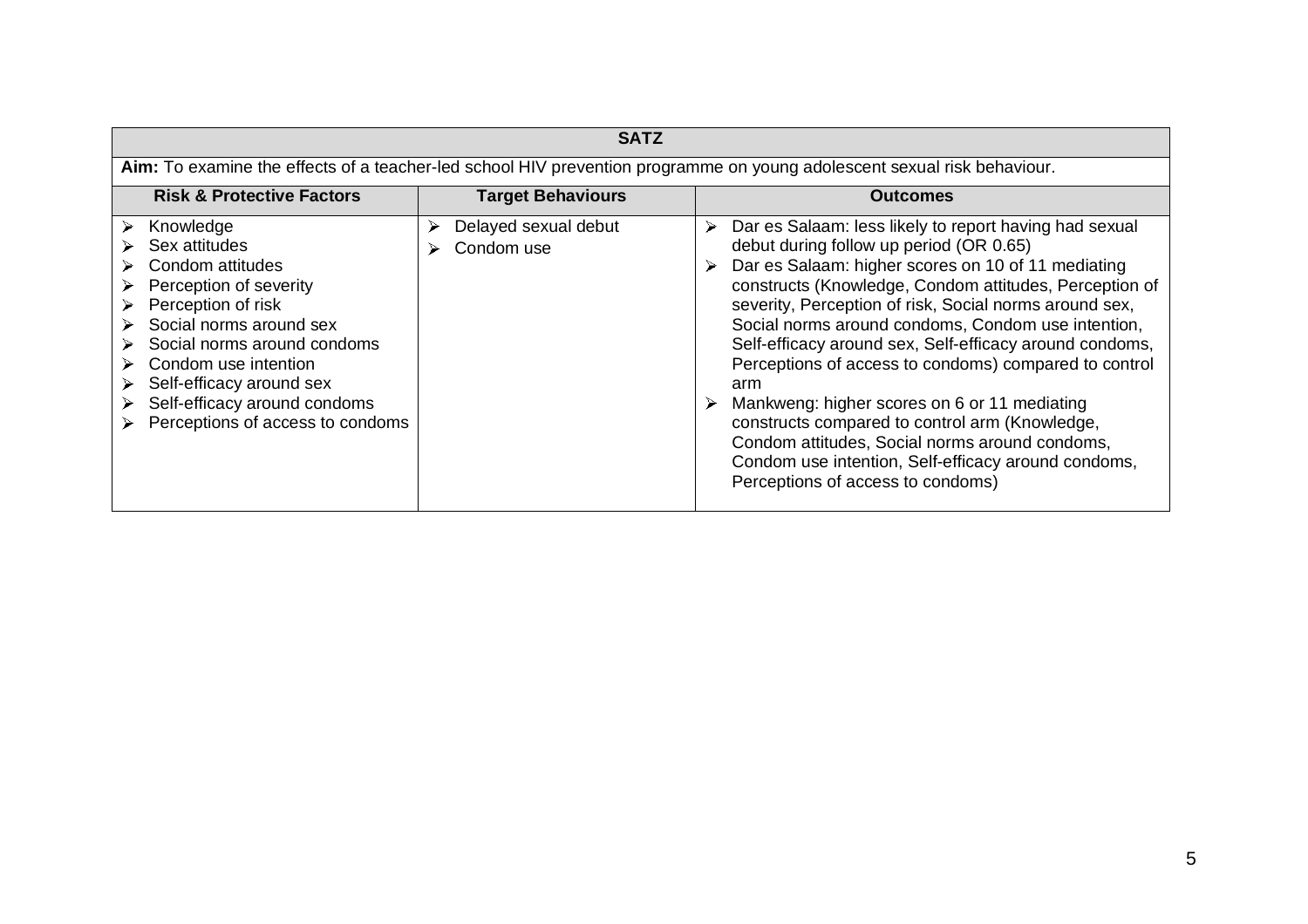# **Transforming Education for Girls in Nigeria and Tanzania (TEGINT)**

### **Synopsis**

**Country:** Nigeria and Tanzania

**Description:** The TEGINT project aims to transform the education of girls in Nigeria and Tanzania, to promote school enrolment and attainment by addressing key barriers to girls' participation in education

**Target population:** Female learners 11-22 years old (Tanzania)

**Methodology:** Not specified. 30 schools (23 primary schools and 7 secondary schools) were selected in 6 districts in Tanzania using stratified random sampling. Baseline (in 2008) and endline surveys (in 2012), qualitative interviews (in 2008), in-depth qualitative case studies (2011). **Results:** There was no change in the Gender Parity Index for primary school enrolments (0.99 for 2008 and 2012).Girls' enrolment in primary schools decreased by 11% between 2008 and 2012. Attendance in primary school remained high overall. In examinations, there was a 12% increase in girls' enrolled to sit for their primary school leaving examination (PSLE). Girls' learning outcomes improved by 6%. Girls' secondary school enrolment and attendance increased. There was also improvement in girls' confidence and empowerment as measured by the Girls' Empowerment Index. Girls in clubs were more aspirational, had better knowledge of HIV and AIDS and gender and held attitudes and behaviours that were more challenging of inequalities and violence. There was an increase in level qualifications amongst teachers. Gender profile improvements in school management resulted in schools taking more action on issues affecting girls' education. Positive relationship between educators being trained by the project and schools taking more action on girls' education. Increase in formal reporting of GBV by the school management groups. Girls' confidence to report violence was associated with schools' capacity to respond formally. Strong relationship between the training received by community circle members and knowledge and attitudes to gender equality.

<span id="page-15-1"></span><span id="page-15-0"></span>**Reference:** *ActionAid. (2012). Transforming education for girls in Tanzania: Endline research summary report.* **Curriculum link(s):** 

**TOC 1** Contents and introduction:<http://www.actionaid.org/publications/tegint-methodology-toolkit-contents-and-introduction>

**TOC 2** Working with Girls:<http://www.actionaid.org/publications/tegint-methodology-toolkit-working-girls>

**TOC 3** Working with Boys:<http://www.actionaid.org/publications/tegint-methodology-toolkit-working-boys>

**TOC 4** Working with Teachers:<http://www.actionaid.org/publications/tegint-methodology-toolkit-working-teachers>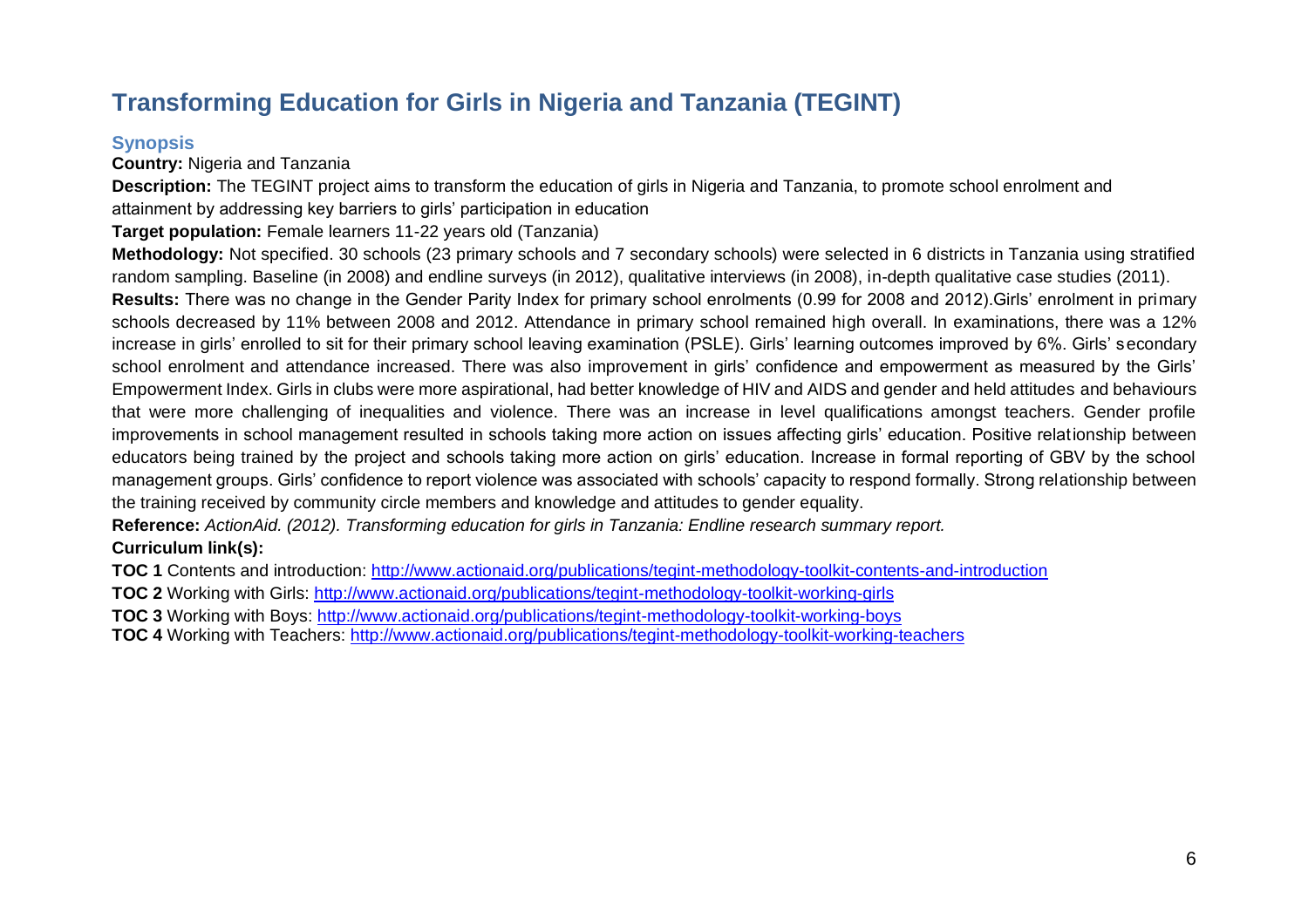### **Transforming Education for Girls in Nigeria and Tanzania (TEGINT)**

**Aim:** To assess the strength of the overall project intervention and three sub-components (girls' clubs, educator training, and support to school management)

| <b>Risk &amp; Protective Factors</b>                                                                                                                                                                                                                                        | <b>Target Behaviours</b>                       | <b>Outcomes</b>                                                                                                                                                                                                                                                                                                                                                                                                                                  |
|-----------------------------------------------------------------------------------------------------------------------------------------------------------------------------------------------------------------------------------------------------------------------------|------------------------------------------------|--------------------------------------------------------------------------------------------------------------------------------------------------------------------------------------------------------------------------------------------------------------------------------------------------------------------------------------------------------------------------------------------------------------------------------------------------|
| Knowledge relating to HIV<br>transmission, prevention, and<br>protection<br>Attitudes to inclusion of people<br>living with HIV<br>Attitudes to inclusion and<br>tolerance of family members<br>living with HIV/AIDS<br>Self-efficacy relating to<br>condom-use negotiation | School enrolment and<br>educational attainment | Increased knowledge relating to HIV transmission,<br>⋗<br>prevention, and protection (no p values available)<br>Increased positive attitudes to inclusion of people living<br>⋗<br>with HIV (no p values available)<br>Increased positive attitudes to inclusion and tolerance of<br>family members living with HIV and AIDS (no p values<br>available)<br>Increased self-efficacy relating to condom use<br>negotiation (no p values available) |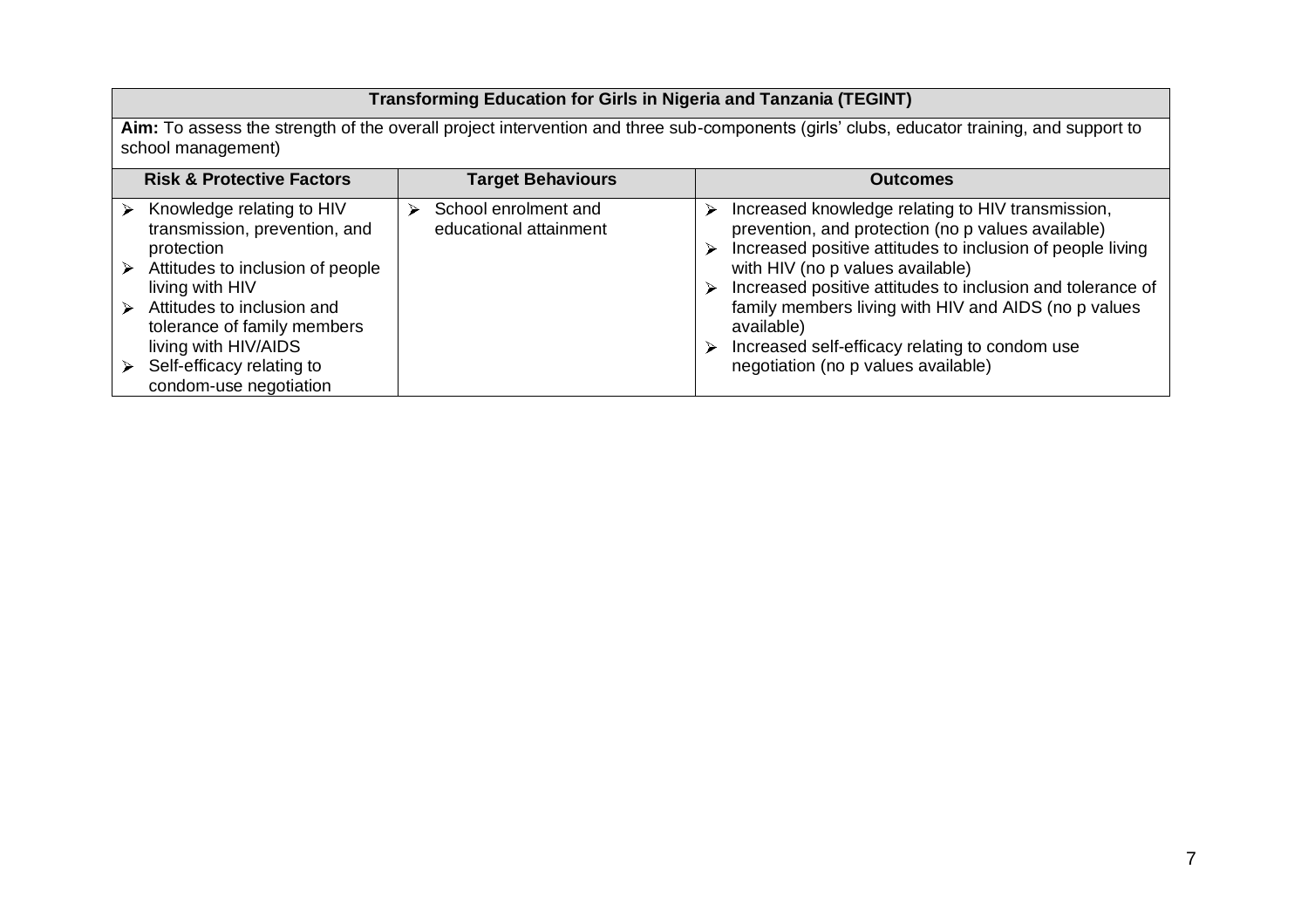### **Nyeri Youth Health Project**

#### **Synopsis**

**Country:** Kenya

**Description:** A community-based project for young people aimed at delaying the onset of sexual activity among youth who were not yet sexually active, to reduce risk amongst sexually active youth and to create a reproductive health information and service environment responsive to youth needs. Respected and well known young parents were nominated to be trained as project counsellors. These counsellors educated parents, youth, and school teachers through group discussions, role plays, drama, and lectures.

**Target population:** Unmarried young people aged 10-24

**Methodology:** A quasi-experimental design, where the intervention community (N=1 408) was matched with a comparison community (N=457). Baseline and endline surveys were conducted in 1997 and 2001, respectively, in project and control communities.

**Results:** Females in the project site were significantly more likely than those in the control site to adopt secondary abstinence (OR 3.3, p<0.001) and less likely to have had three or more partners in the previous three years (p<0.001). Males in project site were more likely to use condoms than those in the control site (OR 3.7, p<0.01). Both males and females in the project site were more likely to discuss SRH issues with an adult then in control site (OR 1.9 and 5.5 respectively).

**Reference:** *Erulkar, A. S., Ettyang, L. I. A., Onoka, C., Nyagah, F. K., & Muyonga, A. (2004). Behaviour change evaluation of a culturally consistent reproductive health program for young Kenyans International Family Planning Perspectives, 30(2), 58-67.* 

**Curriculum link(s):** Kenya: Request sent to author, awaiting response

<span id="page-17-0"></span>Ghana: <http://www.path.org/publications/detail.php?i=1591>

Tanzania:<http://www.path.org/publications/detail.php?i=1593>

<span id="page-17-1"></span>Uganda: [http://www.path.org/publications/files/HIV-TB\\_aya\\_lps\\_facilitator\\_ugan.pdf](http://www.path.org/publications/files/HIV-TB_aya_lps_facilitator_ugan.pdf)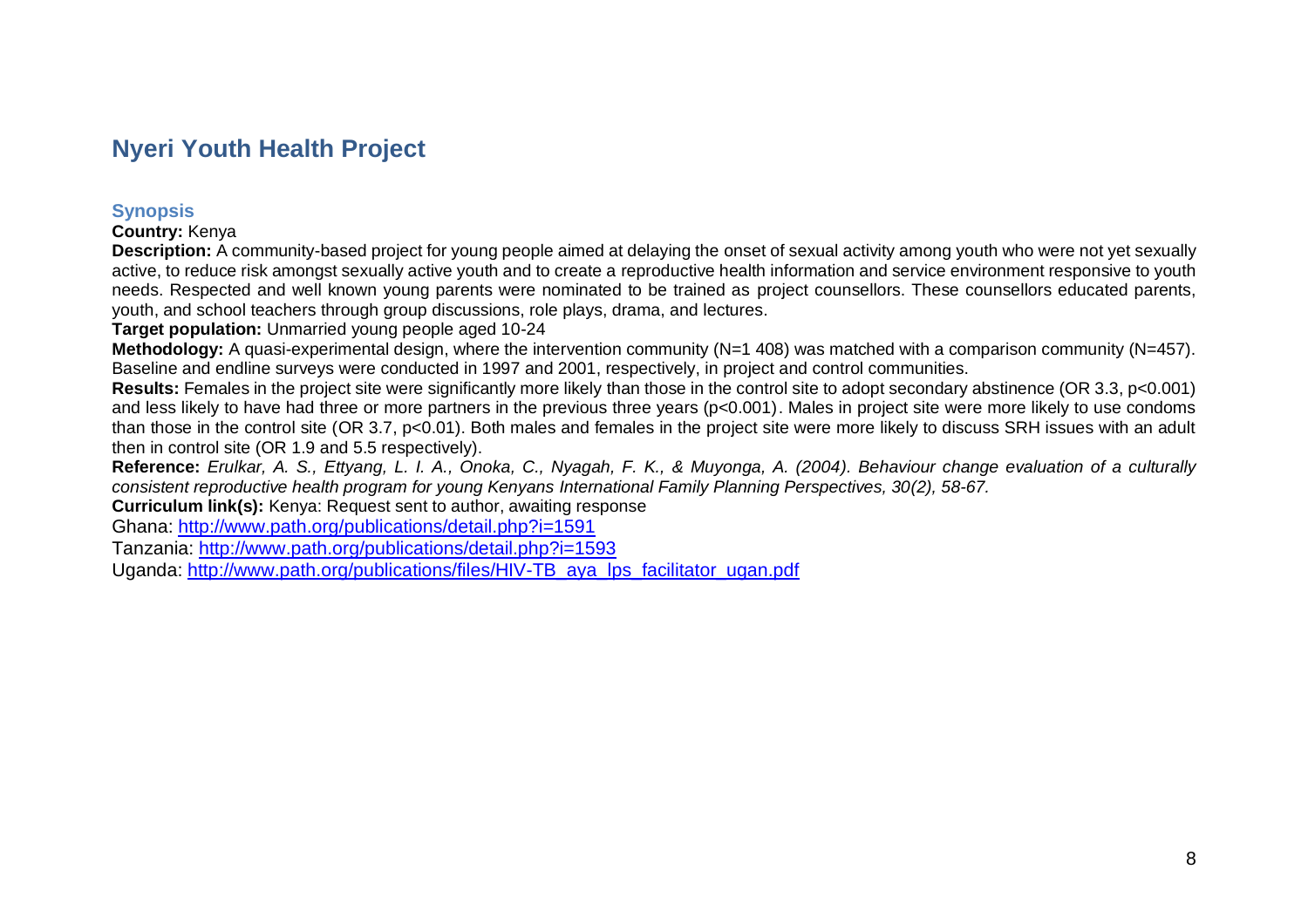| <b>Nyeri Youth Health Project</b>                                                             |        |                                                                                      |   |                                                                                                                                                                                                                                                                                                                                                                                                                                                                                                                                                                                          |
|-----------------------------------------------------------------------------------------------|--------|--------------------------------------------------------------------------------------|---|------------------------------------------------------------------------------------------------------------------------------------------------------------------------------------------------------------------------------------------------------------------------------------------------------------------------------------------------------------------------------------------------------------------------------------------------------------------------------------------------------------------------------------------------------------------------------------------|
|                                                                                               |        |                                                                                      |   | Aim: To evaluate behaviour change associated with a culturally consistent reproductive health programme for young Kenyans.                                                                                                                                                                                                                                                                                                                                                                                                                                                               |
| <b>Risk &amp; Protective Factors</b>                                                          |        | <b>Target Behaviours</b>                                                             |   | <b>Outcomes</b>                                                                                                                                                                                                                                                                                                                                                                                                                                                                                                                                                                          |
| Communication about sexual<br>and reproductive health issues<br>with parents and older adults | ➤<br>➤ | Sexual initiation<br>Secondary abstinence<br>Condom use<br>Number of sexual partners | ➤ | Females in intervention arm were more likely to adopt<br>secondary abstinence (p<0.001)<br>Males in intervention arm were more likely to use<br>condoms at last sex (p<0.01)<br>Females in intervention arm were less likely to have had<br>three or more partners in the previous three years<br>(p<0.001)<br>Males in intervention arm were less likely to have<br>discussed sexual and reproductive health issues with a<br>parent $(p<0.001)$<br>Females in intervention arm were more likely to have<br>discussed sexual and reproductive health issues with a<br>parent $(p<0.01)$ |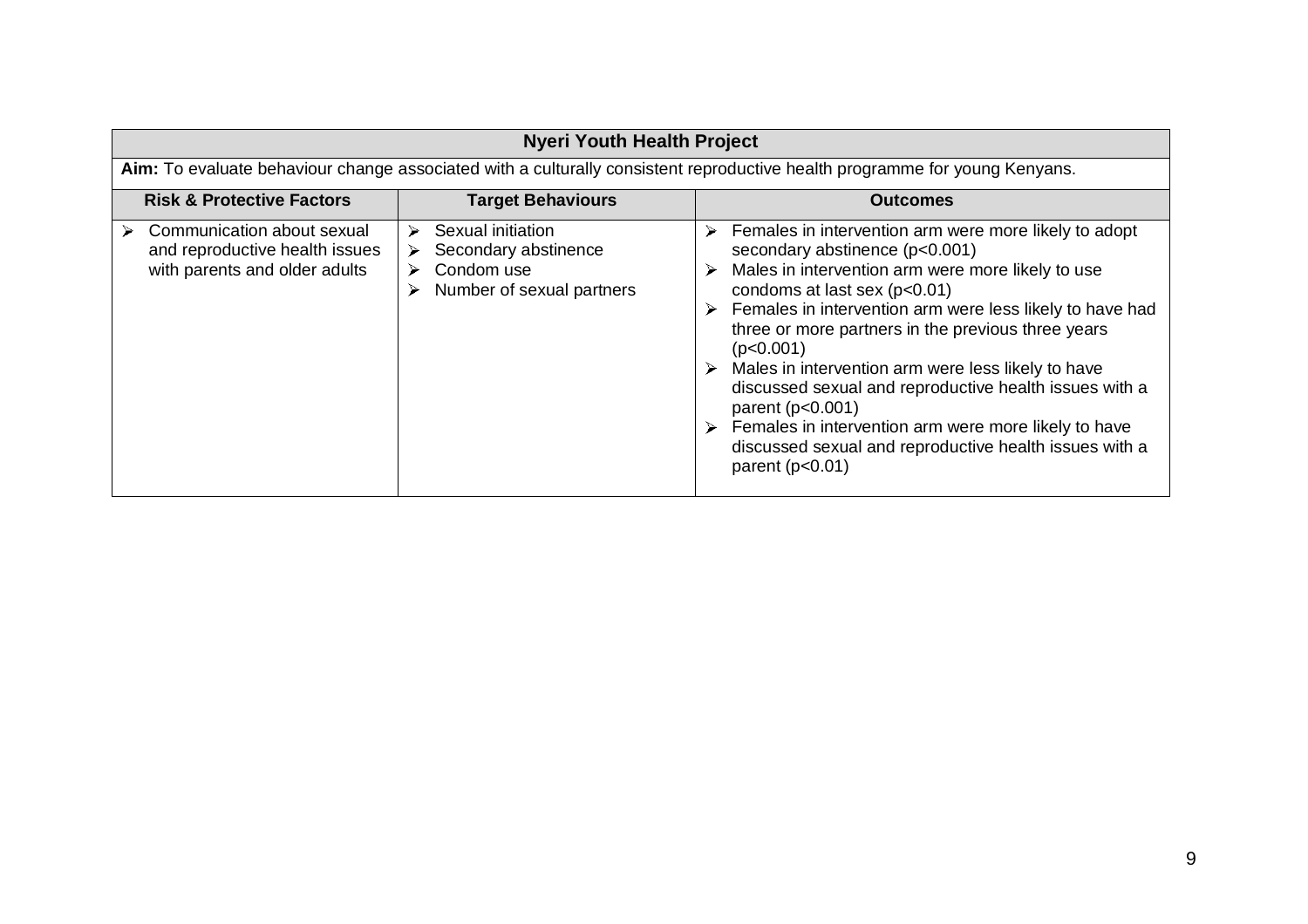## **Kenya Adolescent Reproductive Health Project (KARHP) (Tuko Pamoja)**

#### **Synopsis**

#### **Country:** Kenya

**Description:** A multi-sectoral, multipronged intervention consisting of health facility-based intervention, community-based intervention and a school-based intervention. The school-based intervention consists of an adolescent reproductive health and life skills curriculum that uses peer education, life skills education and mentorship to reach youth.

#### **Target population:** Youth aged 10-19

**Methodology:** Quasi-experimental design with six locations selected (5 intervention and 1 control sites); Boys 10-14 (n=554), 15-19 (n=397), girls 10-14 (n=1408), 15-19 (n=1163), parents (n=1192). The project was conducted over 3 phases over a 42-month period (Baseline populationbased survey, 18-month intervention development and implementation, endline population-based survey)

**Results:** Health facility-based activities were 1.5 times the cost of the community-based intervention. Parent-child communication increased in one of the intervention sites. There were mixed results in terms of increasing awareness and knowledge about reproductive health issues. The school-based intervention increased awareness of SRH basic functions in learners except amongst older boys. Adolescents who participated in the community-based or school-based interventions had significantly improved knowledge of contraceptive methods. Knowledge of STIs was higher in both intervention sites. No improvement in condom use knowledge or the fertile cycle in a woman. Decrease in reported delay in age of first sex amongst school-based intervention arm and decreases in reports of non-consensual first time sex compared to baseline. Reported condom use remained low. There were declines in reports of unintended pregnancy.

<span id="page-19-1"></span><span id="page-19-0"></span>**Reference:** *Askew, Ian, Jane Chege, Carolyne Njue, and Samson Radeny. 2004. "A multi-sectoral approach to providing reproductive health information and services to young people in Western Kenya: The Kenya adolescent reproductive health project," FRONTIERS Final Report. Washington, DC: Population Council.*

**Curriculum link(s): Adolescent RH and Life Skills Curriculum:** [http://www.path.org/publications/files/CP\\_kenya\\_KARHP\\_curric\\_3-06.pdf](http://www.path.org/publications/files/CP_kenya_KARHP_curric_3-06.pdf) **Peer educator manual: [http://www.path.org/publications/files/CP\\_kenya\\_pe\\_manual\\_karhp.pdf](http://www.path.org/publications/files/CP_kenya_pe_manual_karhp.pdf)**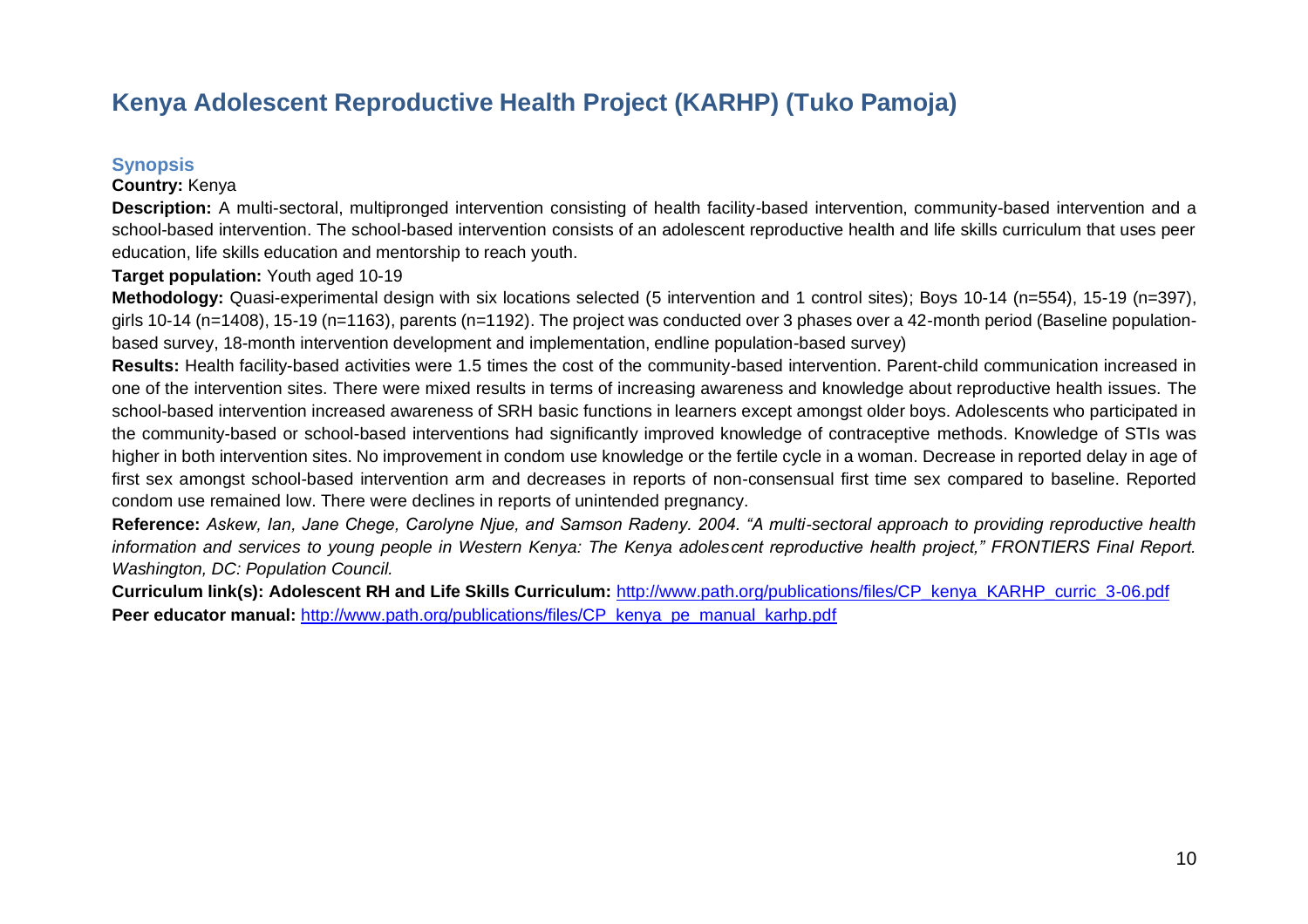|                                           | Tuko Pamoja                                                                                                                                                                                                                                                      |                            |                                                                                                                                                                                      |                                      |                                                                                                                                                                                                                                                                                                                                                                                                                                               |
|-------------------------------------------|------------------------------------------------------------------------------------------------------------------------------------------------------------------------------------------------------------------------------------------------------------------|----------------------------|--------------------------------------------------------------------------------------------------------------------------------------------------------------------------------------|--------------------------------------|-----------------------------------------------------------------------------------------------------------------------------------------------------------------------------------------------------------------------------------------------------------------------------------------------------------------------------------------------------------------------------------------------------------------------------------------------|
|                                           |                                                                                                                                                                                                                                                                  |                            |                                                                                                                                                                                      |                                      | Aim: To evaluate the outcomes of the 3 intervention arms of the Kenya Adolescent Reproductive Health Programme (KARHP),                                                                                                                                                                                                                                                                                                                       |
|                                           | <b>Risk &amp; Protective Factors</b>                                                                                                                                                                                                                             |                            | <b>Target Behaviours</b>                                                                                                                                                             |                                      | Outcomes*                                                                                                                                                                                                                                                                                                                                                                                                                                     |
| $\triangleright$<br>$\blacktriangleright$ | Knowledge of sexual and<br>reproductive health<br>Knowledge and attitudes<br>towards condom and<br>contraceptives use<br>Communication of sexual and<br>reproductive health issues with<br>parents<br>Attitudes towards adolescent<br>sexuality and reproductive | ⋗<br>⋗<br>$\triangleright$ | Delay sexual debut (self -<br>reported)<br>Condom and contraceptive use<br>(self-reported)<br>Secondary abstinence (self-<br>reported)<br>Reduce sexual coercion 9self-<br>reported) | ⋗<br>$\triangleright$<br>➤<br>⋗<br>⋗ | Increased knowledge of sexual and reproductive health<br>increased, especially on contraception and STIs<br>No improvement in knowledge of how to use a condom<br>or the fertile cycle in a woman.<br>Increased delay in the age at first sex<br>Sexual activity reduced among both boys and girls<br>Increase in parent-child communication<br>Decrease in reports of non-consensual first-time sex<br>No improvement in reported condom use |
|                                           | health<br>*No p values available                                                                                                                                                                                                                                 |                            |                                                                                                                                                                                      |                                      |                                                                                                                                                                                                                                                                                                                                                                                                                                               |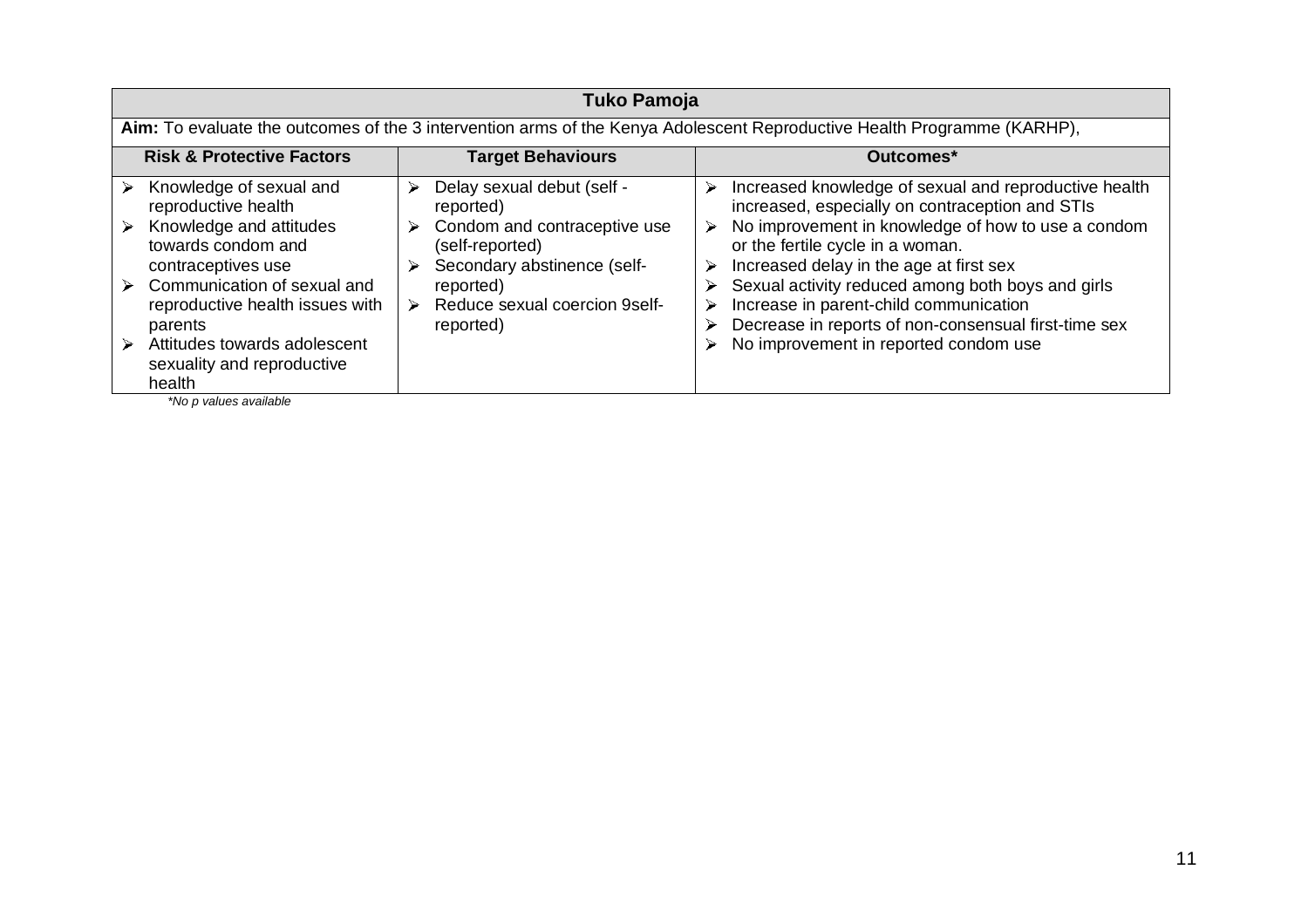## **Primary School Action for Better Health**

### **Synopsis**

**Country:** Kenya

**Description:** A programme to train teachers to deliver HIV-prevention education in upper primary-school grades

**Target population:** 11-16 year old learners

**Methodology:** Repeated cross-sectional (N=26,461 learners from 110 primary schools in urban and rural, middle and low-income), Follow- up period: pre-, 10-month post- and 22-month post training (Self-reported measures).

**Results:** No decrease in reports of sexual activity in the past 3 months for students in the new regions and no improvements in reports of condom use in any provinces or regions. Learner improvements in knowledge, self-efficacy related to delaying sexual activity and using condoms, communication about sexuality and HIV/AIDS, as well as postponement of sexual debut.

**Reference:** *Maticka-Tyndale, E., Mungwete, R., Jayeoba, O. 2014. Replicating impact of a primary school HIV prevention programme: primary school action for better health, Kenya. Health Education Research 29(4): 611–623.*

#### **Curriculum link(s):**

PSABH Full Manual: [http://web2.uwindsor.ca/courses/sociology/maticka/psabh/resources/training\\_manual/full\\_manual.pdf](http://web2.uwindsor.ca/courses/sociology/maticka/psabh/resources/training_manual/full_manual.pdf) PSABH Training Templates and Charts: [http://web2.uwindsor.ca/courses/sociology/maticka/psabh/resources/templates/full\\_templates.pdf](http://web2.uwindsor.ca/courses/sociology/maticka/psabh/resources/templates/full_templates.pdf)

<span id="page-21-1"></span><span id="page-21-0"></span>

| <b>Primary School Action For Better Health</b>                                                                          |                                                      |                                                                                                                                                                                                                                                                                                                                                                              |  |  |  |
|-------------------------------------------------------------------------------------------------------------------------|------------------------------------------------------|------------------------------------------------------------------------------------------------------------------------------------------------------------------------------------------------------------------------------------------------------------------------------------------------------------------------------------------------------------------------------|--|--|--|
| Aim: To assess replicability of positive outcomes when expanding PSABH from one province to six other province in Kenya |                                                      |                                                                                                                                                                                                                                                                                                                                                                              |  |  |  |
| <b>Risk &amp; Protective Factors</b>                                                                                    | <b>Target Behaviours</b>                             | <b>Outcomes</b>                                                                                                                                                                                                                                                                                                                                                              |  |  |  |
| Knowledge on HIV<br>➤<br>Sexual restraint self-efficacy<br>Condom use self-efficacy<br>Communication                    | To increase condom use<br>To delay sexual debut<br>⋗ | Increased knowledge (p<0.001)<br>⋗<br>Increased self-efficacy related to postponing sex<br>(p<0.001)<br>Increased self-efficacy to use condoms (p<0.001 boys,<br>$p<0.01$ girls)<br>Increased communication about sexuality and HIV<br>(p<0.001)<br>Postponement of sexual debut (p<0.001) (boys at 10<br>months but not 22 months, girls at 22 months but not 10<br>months) |  |  |  |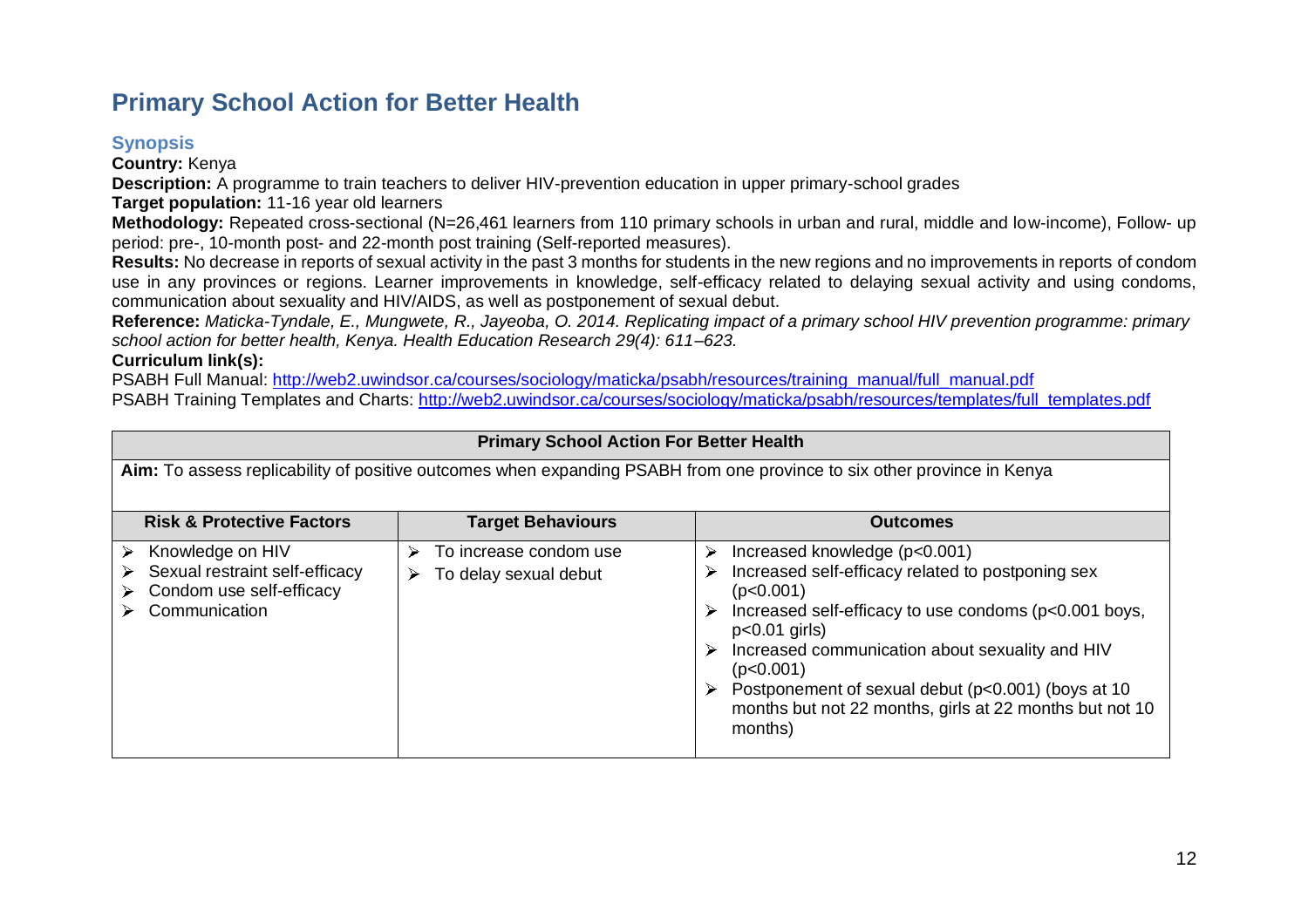## **Making Proud Choices (Adapted Version)**

### **Synopsis**

**Country:** Ghana

**Description:** Adapted version of a theory based-based nine-module abstinence-based HIV prevention programme called "Making Proud Choices". It includes a didactic- and games-based education with a computer-based module and skills-based training.

**Target population:** Schoolgirls aged 10-14 years.

**Methodology:** A quasi-experimental design using a pre-test post-test evaluation, N=61.

**Results:** Increased HIV-related knowledge, increased self-efficacy in discussing HIV and sex with boys, men and girlfriends, increased selfefficacy in discussing condom use with friends.

**Reference:** *Fiscian, V. S., Obeng, E. K., Goldstein, K., Shea, J. A., & Turner, B. J. (2009). Adapting a Multifaceted U.S. HIV Prevention Education Program for Girls in Ghana. AIDS Education & Prevention, 21(1), 67-79.*

**Curriculum link(s):** To purchase: http://pub.etr.org/productdetails.aspx?id=100000005&itemno=A403

**TOC 1** Making Proud Choices USA Curriculum (School Edition):<http://pub.etr.org/productdetails.aspx?id=100000005&itemno=A403> **TOC 2** Making Proud Choices Adaptation Guide: [http://www.gpowernow.org/wp-content/uploads/2012/02/Making-Proud-Choices-Adaptation-](http://www.gpowernow.org/wp-content/uploads/2012/02/Making-Proud-Choices-Adaptation-Guide.pdf)[Guide.pdf](http://www.gpowernow.org/wp-content/uploads/2012/02/Making-Proud-Choices-Adaptation-Guide.pdf)

### **Making Proud Choices (Adapted Version)**

<span id="page-22-0"></span>**Aim:** To evaluate an adapted HIV educational programme designed to address multiple sociocultural risk factors amongst adolescent girls in Ghana

<span id="page-22-1"></span>

| <b>Risk &amp; Protective Factors</b>                                                                                                                                                                                                                                                                                                                                          | <b>Target Behaviours</b>                                                    | <b>Outcomes</b>                                                                                                                                                                                                                                                                                                                                     |
|-------------------------------------------------------------------------------------------------------------------------------------------------------------------------------------------------------------------------------------------------------------------------------------------------------------------------------------------------------------------------------|-----------------------------------------------------------------------------|-----------------------------------------------------------------------------------------------------------------------------------------------------------------------------------------------------------------------------------------------------------------------------------------------------------------------------------------------------|
| Attitudes about condoms<br>$\triangleright$<br>$\triangleright$ HIV-related knowledge<br>Self-efficacy to talk with boys about<br>➤<br><b>HIV</b> infection<br>Self-efficacy to talk with men about<br>≻<br>HIV and sex<br>Self-efficacy to talk about sex or<br>≻<br>HIV with girls<br>Beliefs about sugar daddies<br>➤<br>Gender<br>$\triangleright$ Knowledge – HIV stigma | Condom use<br>Boy and girls<br>⋗<br>exchange of blood to<br>show commitment | Increased HIV-related knowledge (p=0.001)<br>⋗<br>Increased self-efficacy in discussing HIV and sex with<br>⋗<br>boys ( $p < 0.001$ ) and men ( $p < 0.001$ )<br>Increased self-efficacy to talk about HIV (p=0.002) and<br>⋗<br>sex ( $p=0.001$ ) with girlfriends<br>Increased self-efficacy to talk about condom use with<br>friends $(p=0.002)$ |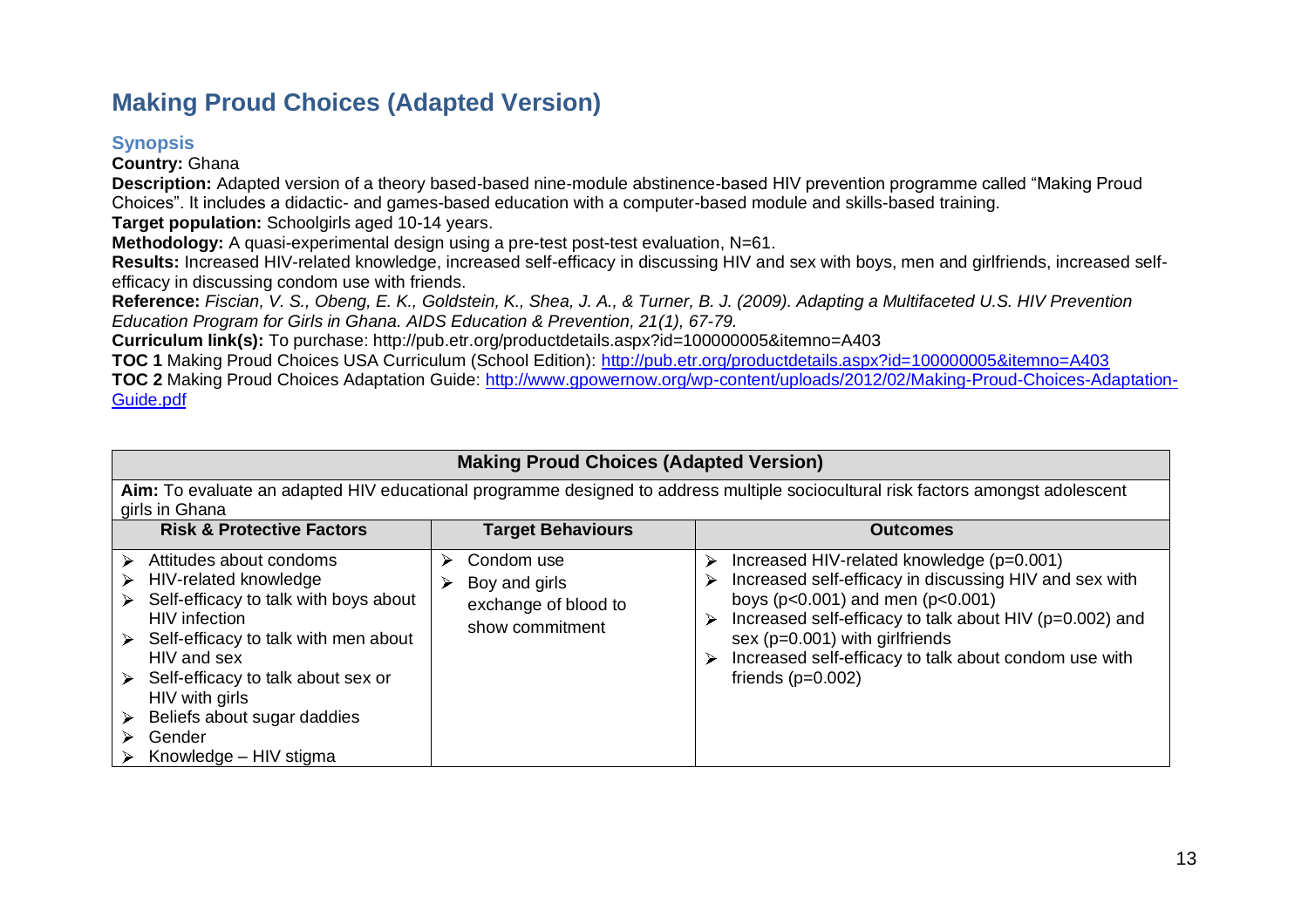### **CHAMPSA (Amaqhawe Programme)**

#### **Synopsis**

**Country:** South Africa

**Description:** Out of school, family based, HIV universal prevention intervention. CHAMPSA is a manualised programme, comprising of ten 90 minute sessions delivered over ten weeks on weekends by community caregivers who are trained as facilitators. Designed to benefit from prosocial peer and support networks by using multiple-family groups.

**Target population:** School children aged 9-13 years.

**Methodology:** A randomised controlled trial, using a treatment versus no treatment repeated-measure design, N=245 intervention families rearing 281 children and N=233 control families rearing 298 children.

**Results:** Increased AIDS transmission knowledge amongst the child participants (p<0.0647), decreased stigma toward people living with HIV amongst the child participants (p<0.0045), increased caregiver monitoring 3-Family rules (p<0.0729), increased caregiver communication comfort (p<0.0021), increased caregiver communication frequency (p<0.0412).

**Reference:** *Bell, C. C., Bhana, A., Petersen, I., McKay, M. M., Gibbons, R., Bannon, W., & Amatya, A. (2008). Building protective factors to offset sexually risky behaviours among black youths: A randomised control trial J Natl Med Assoc., 100(8), 936-944.* 

**Curriculum link(s):** The curriculum was made available to HEARD for research purposes and cannot be used or reproduced beyond this mandate. The material is copyrighted and involves other stakeholders. Should EDC require a copy for the purposes of the SLP development process, please contact Professor Arvin Bhana (arvin.bhana@mrc.ac.za).

<span id="page-23-1"></span><span id="page-23-0"></span>

| <b>Amaghawe Programme</b>                                                                                                                                                          |                                                                |                                                                                                                                                                                                                                                                                                                                                                                |  |  |
|------------------------------------------------------------------------------------------------------------------------------------------------------------------------------------|----------------------------------------------------------------|--------------------------------------------------------------------------------------------------------------------------------------------------------------------------------------------------------------------------------------------------------------------------------------------------------------------------------------------------------------------------------|--|--|
| Aim: To test the effectiveness of an adaptation of the Collaborative HIV Adolescent Mental Health Programme (CHAMP) as a means of<br>HIV prevention in KwaZulu-Natal, South Africa |                                                                |                                                                                                                                                                                                                                                                                                                                                                                |  |  |
| <b>Risk &amp; Protective Factors</b><br><b>Target Behaviours</b><br><b>Outcomes</b>                                                                                                |                                                                |                                                                                                                                                                                                                                                                                                                                                                                |  |  |
| HIV knowledge<br>$\triangleright$<br>HIV stigma<br>Authoritative parenting<br>Caregiver decision-making<br>Caregiver monitoring of<br>children<br>Family communication             | No specific target behaviours -<br>HIV prevention intervention | Increased AIDS transmission knowledge amongst the<br>⋗<br>child participants ( $p<0.0647$ )<br>Decreased stigma toward people living with HIV<br>amongst the child participants (p<0.0045)<br>Increased caregiver monitoring 3-Family rules<br>(p<0.0729)<br>Increased caregiver communication comfort (p<0.0021)<br>Increased caregiver communication frequency<br>(p<0.0412) |  |  |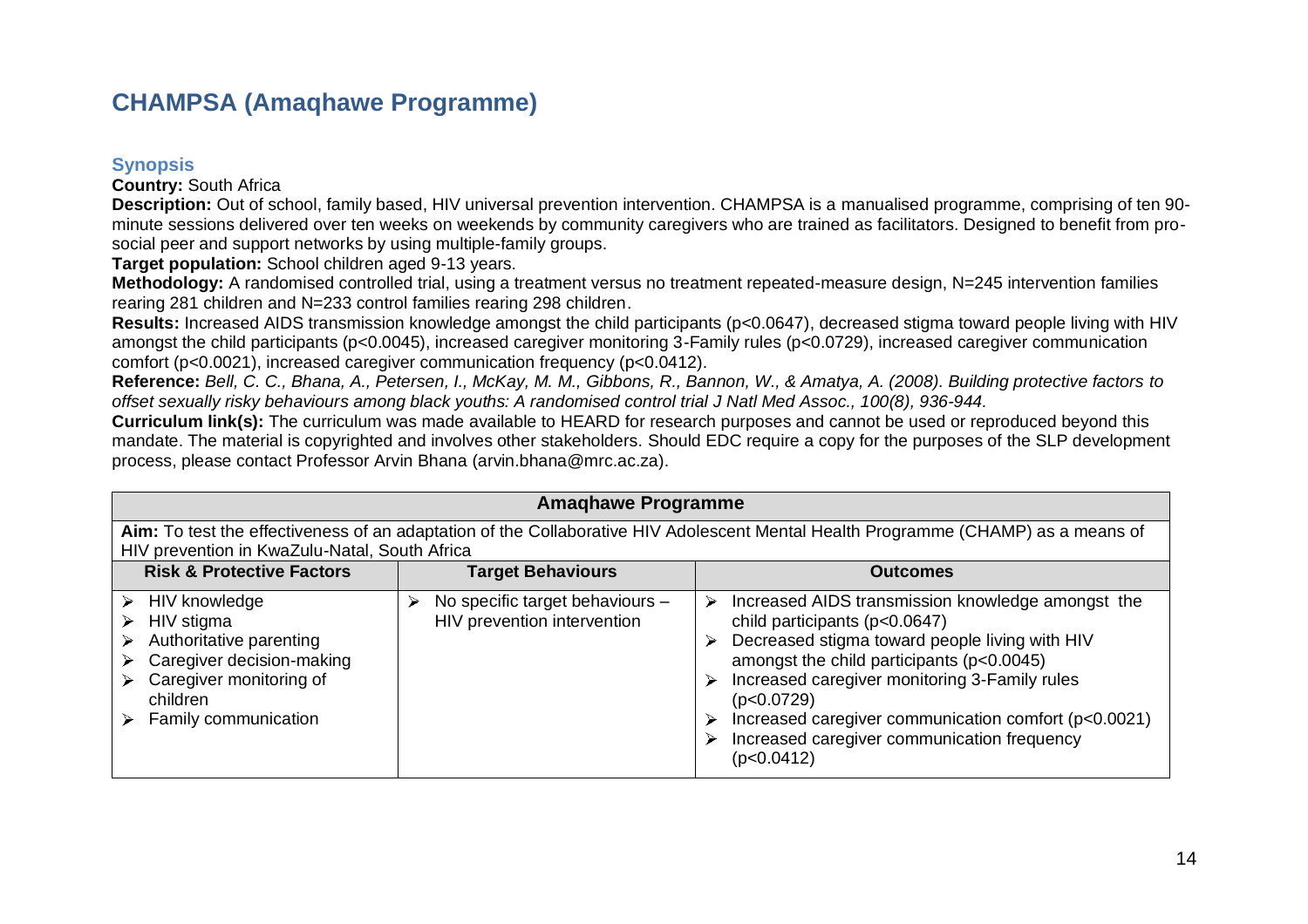### **Responsible Behaviour: Delaying Sex**

#### **Synopsis**

**Country:** Cameroon

**Description:** A day-long workshop delivered in a group format, built on the *Responsible Behavior: Delaying Sex* curriculum (WHO, 1994). **Target population:** Female school children aged 10-12 years

**Methodology:** A one-group pre-/posttest design among a sample of schoolgirls (N=60)

**Results:** Higher intentions to postpone sexual activity (p<0.001) and higher sexual abstinence behaviours skills (p=0.001)

**Reference:** *Enah, C., Sommers, S., Moneyham, L., Long, C., & Childs, G. (2010). Piloting an HIV prevention intervention for Cameroonian* 

*Girls Journal of the Association of Nurses in AIDS Care, 21(6). doi: doi:10.1016/j.jana.2010.02.011*

**Curriculum link(s):** Responsible Behaviour: Delaying Sex Unit 2:<http://www.ibe.unesco.org/AIDS/doc/Unit2.pdf>

### **Responsible Behaviour: Delaying Sex**

Aim: Pilot test of a school-based culturally tailored HIV prevention, To determine the feasibility of recruiting and enrolling Cameroonian girls in HIV prevention research studies, estimate the efficacy of the intervention, and assess cultural sensitivity of the intervention and study protocols.

<span id="page-24-1"></span><span id="page-24-0"></span>

| <b>Risk &amp; Protective Factors</b>                       | <b>Target Behaviours</b> | <b>Outcomes</b>                                                                                                |
|------------------------------------------------------------|--------------------------|----------------------------------------------------------------------------------------------------------------|
| Intention to postpone sex<br>Abstinence skills to postpone | Delayed sexual debut     | Higher intentions to postpone sexual activity (p<0.001)<br>Higher sexual abstinence behaviour skills (p=0.001) |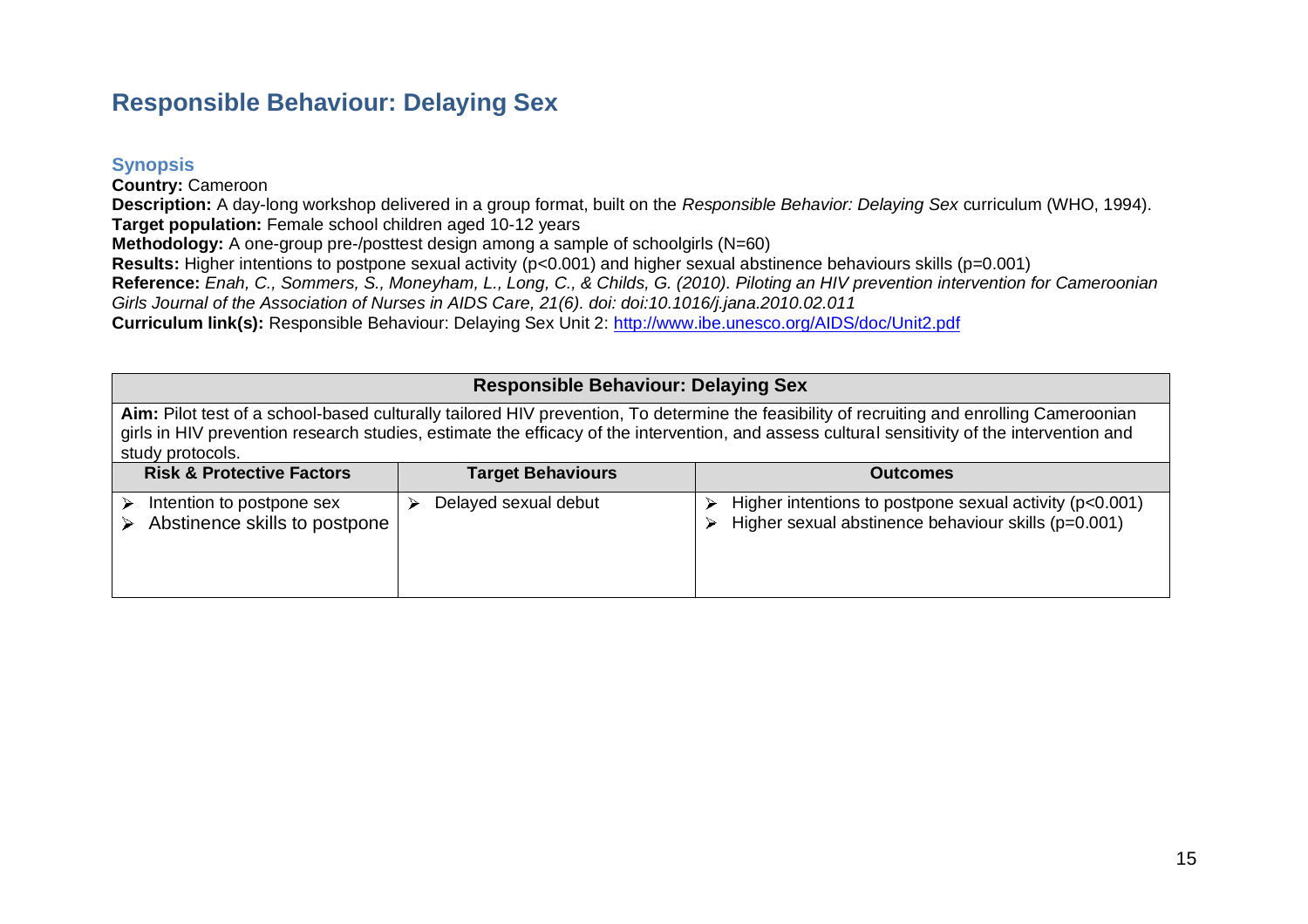# **Yo Quiero, Yo Puedo (I Want to, I Can...prevent HIV/AIDS)**

### **Synopsis**

**Country:** Global (Mexico) **Description:** 30-hour, communication-centred school-based life skills and HIV prevention programme **Target population:** 9-12 learners, low SES **Methodology:** Pre- and post-test, control, N=1,581 learners (n=752 Intervention/n=829 Control) **Results:** Significant impact on communication about difficult topics in all five constructs: attitudes (p <0.001), self–efficacy (p < 0.001), intentions (p <0.001), norms (p<0.001), communication behaviour (p < 0.01), and perceived sociocultural norms about communication (p< .001). Girls were significantly more likely to report positive attitudes, self–efficacy, and intentions toward discussing difficult topics. **Reference:** *Susan Pick, Martha Givaudan, Jenna Sirkin, and Isaac Ortega (2007). Communication as a Protective Factor: Evaluation of a Life Skills HIV/AIDS Prevention Program for Mexican Elementary-School Students. AIDS Education and Prevention: Vol. 19, No. 5, pp. 408-421.* **Curriculum link(s):** Not available and in Spanish

<span id="page-25-1"></span><span id="page-25-0"></span>

| <b>Name</b>                                                                                                                                                                                                     |                                                 |                                                                                                                                                                                                                                                                                                                                    |  |
|-----------------------------------------------------------------------------------------------------------------------------------------------------------------------------------------------------------------|-------------------------------------------------|------------------------------------------------------------------------------------------------------------------------------------------------------------------------------------------------------------------------------------------------------------------------------------------------------------------------------------|--|
| Aim: To determine whether skills-building programme can increase adolescent comfort levels with communicating difficult<br>subjects with trusted adults                                                         |                                                 |                                                                                                                                                                                                                                                                                                                                    |  |
| <b>Risk &amp; Protective Factors</b>                                                                                                                                                                            | <b>Target Behaviours</b>                        | <b>Outcomes</b>                                                                                                                                                                                                                                                                                                                    |  |
| Attitudes toward<br>➤<br>communication<br>Norms about communicating to<br>$\triangleright$<br>an adult<br>Self-efficacy toward<br>➤<br>communication<br>Intentions to communicate<br>↘<br>Skills to communicate | Adolescent communication<br>with trusted adults | Positive impact on communication attitudes (p<0.001)<br>➤<br>Positive impact on communication self-efficacy<br>⋗<br>(p<0.001)<br>Positive impact on communication intentions (p<0.001)<br>Positive impact on communication behaviour (p<0.01)<br>Positive impact on perceived sociocultural norms about<br>communication (p<0.001) |  |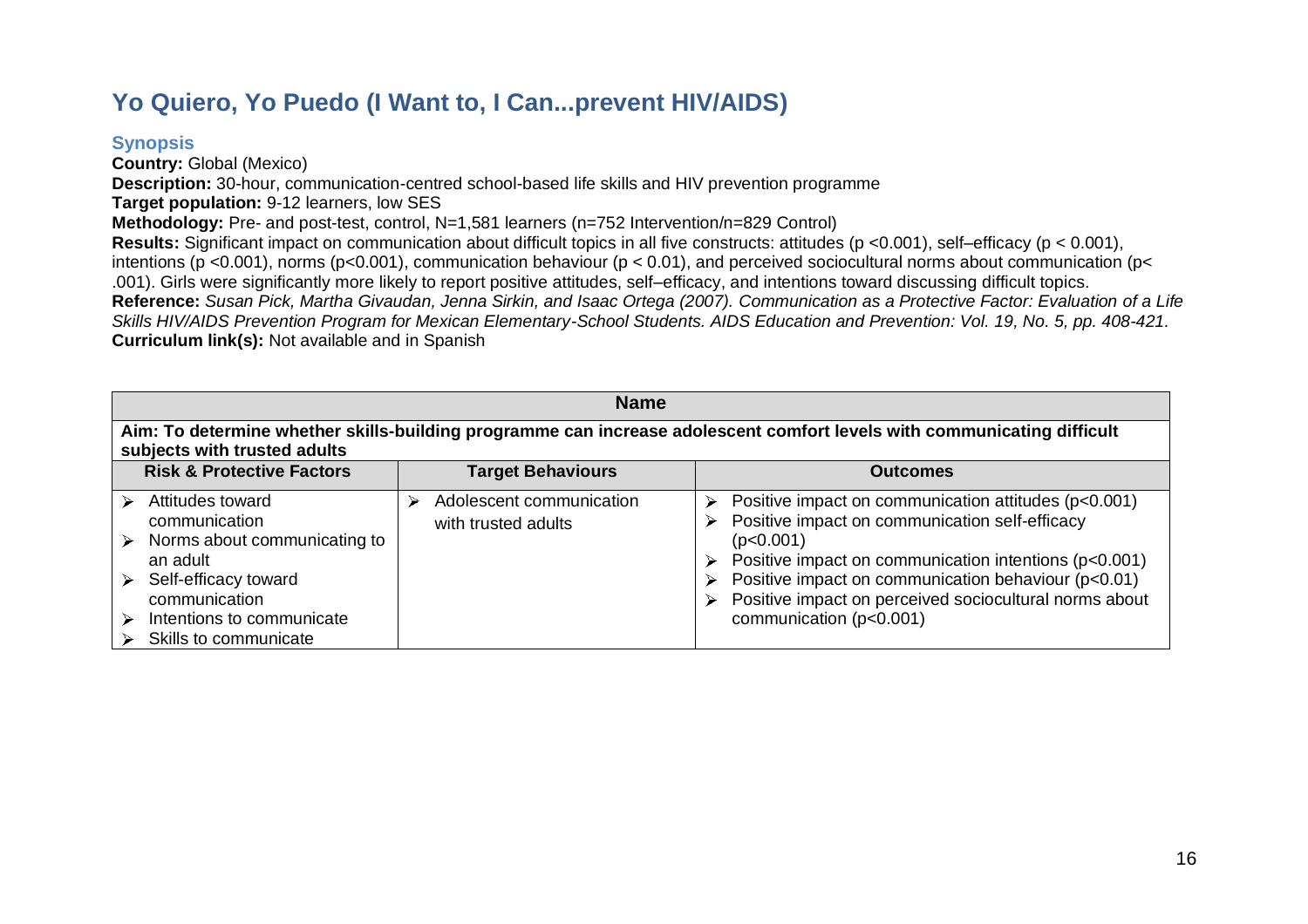### <span id="page-26-0"></span>**Key Findings**

There is a paucity of effective school-based CSE programmes/interventions that have been evaluated for learners between Grades 3-6 (ages 8-12) in subSaharan Africa. Despite expanding our internet search to include interventions from 2000-2015 (for SubSaharan Africa only), a very limited number of interventions were identified within the required age range. This paucity of published studies has been noted elsewhere as well as the urgent need for well-evaluated and effective school-based CSE interventions (Paul-Ebhohimhen, Poobalan, & van Teijlingen, 2008). Our search yielded a number more interventions than described above but they had either had not been evaluated or had a sample size N<20. Additionally, it is noted that some studies which we included showed good effects but had a similarly small sample size (N=~60) – these study findings need to be interpreted with caution. Interventions which showed no effect were not included in this report.

**Table 1** provides a snapshot summary of each intervention, noting the domains at which change occurred (ie. at the domain level of: a) risk and protective factors, b) self-reported behaviour change, or c) actual biological impact). Consistent with findings arising from a number of systematic reviews, most interventions observed changes in the first domain (risk and protective factors), with only three interventions reporting behaviour change: Nyeri Youth Health Project, Primary School Action for Better Health, An HIV Risk Reduction Intervention.

While the findings amongst youth for the CHAMPSA programme were very limited, CHAMPSA did have a positive influence on caregivers developing protective factors at the level of individual, interpersonal and family, and community level. It is also noteworthy that the intervention children in CHAMPSA had an increase in HIV knowledge compared to the control group who were exposed to the existing schools-based HIV prevention curriculum (Bell et al., 2008). This suggests that HIV education only in the classroom context may be insufficient in provision of optimal knowledge about HIV and aligns well with the current project's holistic approach.